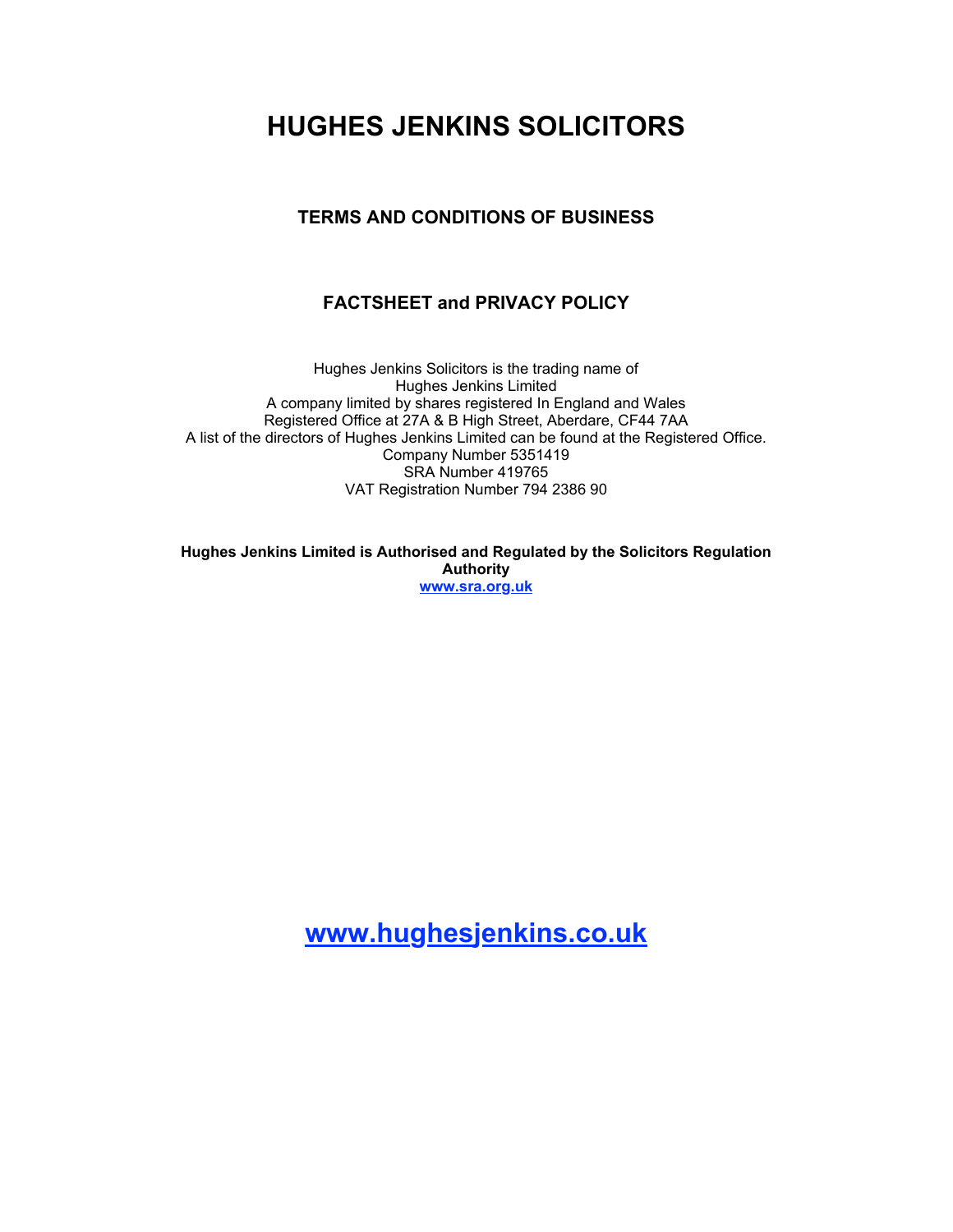### **FACTSHEET**

This factsheet is intended to summarise the most important parts of our Terms and Conditions of Business to which we would ask you to pay particular attention.

- **Paragraphs 1-4** This explains about our firm and the standards you can expect from us.
- **Paragraphs 5-6** This explains how we calculate our charges and how you can complain if you are unhappy with your bill.
- **Paragraph 8** This explains how we calculate any interest due to you. Please ask to see our firm's interest policy.
- **Paragraph 17** This explains what you need to do if you want to complain about the service you have received
- **Paragraph 25** This explains about our diversity policy. Please ask to see our firm's diversity policy.

#### **However, we would also recommend that you familiarise yourself with** *all* **of the terms and conditions attached to this document.**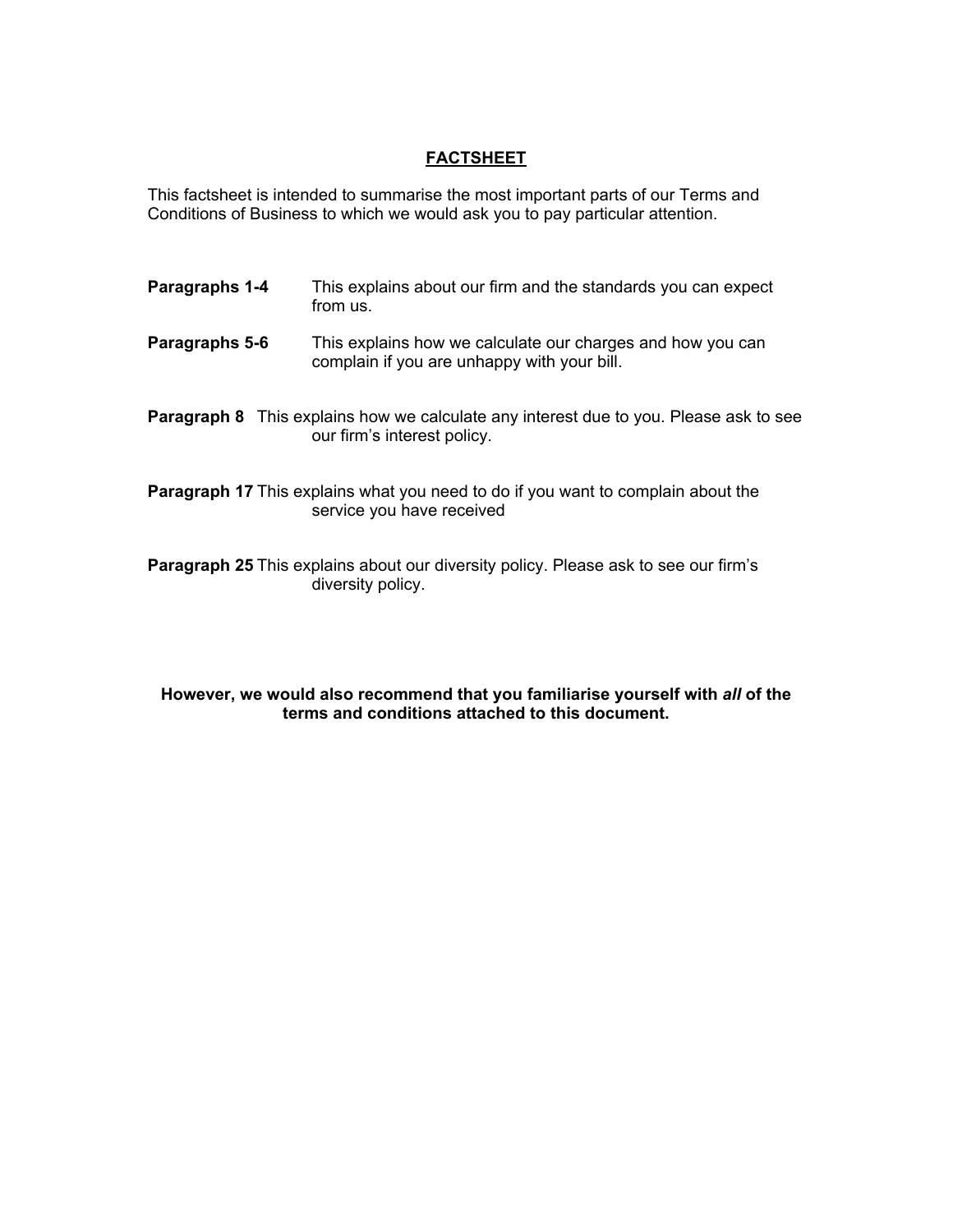### **TERMS AND CONDITIONS OF BUSINESS**

We will provide legal services on the terms set out below. We will give your business proper and professional skill, care and attention in accordance with these terms and with the rules and regulations of the Solicitors Regulation Authority (the authorising and regulatory body of Solicitors). These rules require that clients be informed of certain terms of business and these are included in this statement.

#### **1. PLACES AND HOURS OF BUSINESS**

We trade as Hughes Jenkins Solicitors at 27A & B High Street, Aberdare, CF44 7AA and 5A Cordani Buildings, Gravel Lane, Blackwood, NP12 1AG. Normal hours of opening are from 9.00 a.m. to 5.00 p.m. on week days. Appointments can be arranged outside of hours when necessary. We are open during lunch hour.

#### **2. RESPONSIBILITY FOR WORK**

The person primarily responsible for overseeing your work will be set out in our initial letter. You can also speak to the named members of staff as set out in our initial letter to you.

It is occasionally necessary to move work to another person. If this happens then we will notify you in writing. Where appropriate, work can be delegated, depending on the complexity or importance of the matter, so that it may be dealt with as efficiently and economically as possible.

#### **3. STANDARDS**

All members of the firm should meet certain standards with regard to client care. These standards include:

- (a) We will inform you about the progress of your matter at appropriate intervals. In particular any changes in the action planned to be taken in the matter, its handling, or the cost will be given to you promptly.
- (a) We will endeavour to return telephone calls on the same day if possible although you should appreciate that this is not always possible due to other commitments such as Court attendance.
- (a) We will send you copies of any important correspondence (this does not mean all correspondence) unless you have indicated, and we have agreed that this is not necessary.
- (a) We will write to you using plain language. Correspondence will be reviewed on its day of receipt save in exceptional circumstances. We aim to ensure that correspondence requiring a reply is answered within seven days. If that cannot be complied with (for example because of illness or absence from office), then you will usually be sent an explanation.
- (a) If it is necessary for you to come into our office, an appointment will be given to you as soon as practical having regard to a realistic working day and the need to allow sufficient time to avoid keeping you and other clients waiting or worse still cancelling appointments. You should not usually have to wait more than a week for an appointment and to wait over two weeks would be rare. We can arrange home visits but these cannot usually be arranged as quickly as office appointments and will add to the expense of the case.
- (a) If your work is carried out by a member of staff who deals with Court work their day is occasionally likely to be disrupted by delays or emergencies at Court and we recommend that you telephone to check your appointment before setting off particularly if you are travelling far or taking time off work.
- (a) Please do not hesitate to remind us if you feel that we are not keeping to these standards. In return we ask you to respond to our letters and to pay our fees and disbursements promptly.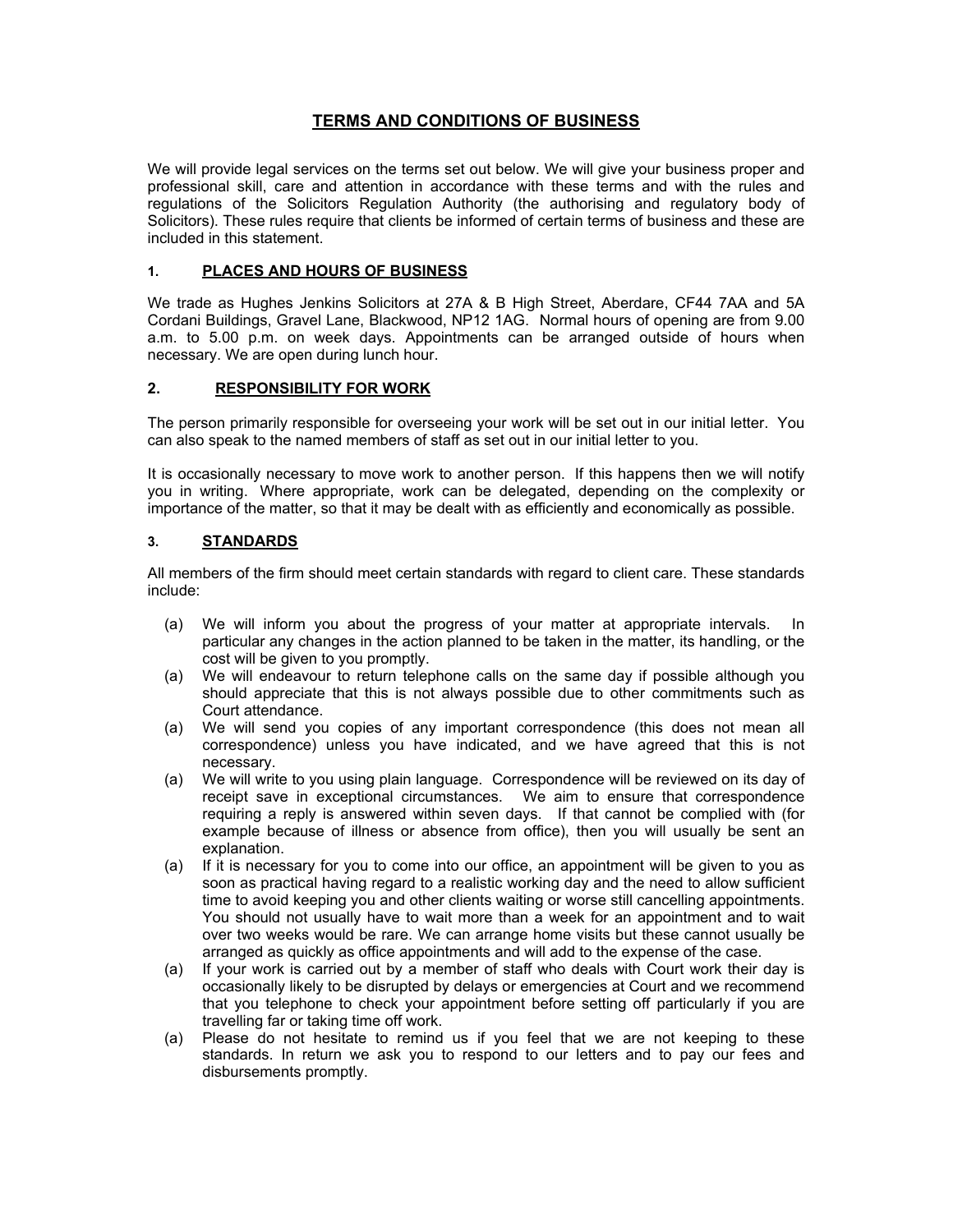#### **4. PROFESSIONAL INDEMNITY**

For your protection we maintain professional indemnity insurance as required the Solicitors Indemnity Rules. Our Indemnity Insurers are – QBE C/O Howden Insurance Brokers, 16 Eastcheap, London, EC3M 1BD. We have worldwide coverage of £3 million.

#### **5. FEES**

- 1. Probate Hourly Rate £185.00
- 2. Conveyancing Hourly Rate £185.00
- 3. Litigation/Family Hourly Rate £185.00
- 4. Fixed Fee By prior agreement

All figures quoted are exclusive of VAT.

5.1 (a) Where our fees are not fixed

- (a) Unless and until an alternative fee arrangement have been agreed and confirmed in writing by us, the basis for calculating your fees described below and is principally calculated on the basis of the time spent by the fee earner and staff dealing with the matter. The time charged includes attendances upon you and perhaps other people travelling time considering, preparing and working on papers and correspondence making and receiving telephone calls.
- (a) The time is charged at an hourly rate which takes in to account the overhead costs of the firm plus an appropriate additional amount to reflect the complexity, urgency and value of the work and the seniority of the person undertaking it. If you wish you may set a limit on the fee which may be incurred without further reference to you.
- (a) Where the instructions require that any work is performed outside our normal office hours, we reserve the right to increase the level of the hourly rate.
- (a) If it becomes apparent that the matter is one of exceptional complexity or urgent and this could not reasonably have been anticipated at the time of accepting your instructions, the rates quoted may no longer be appropriate. In such circumstances we reserve the right of terminate the retainer unless revised rates are agreed in substitution.
- (a) The hourly rate set out above is reviewed every year. From effect from the  $1<sup>st</sup>$  May to take in to account changes in the overhead costs of the firm, and the revised rate applies to all work undertaken thereafter without further notice. Details of revised rates will be supplied to you on request.
- (a) Payments made on your behalf e.g. for search fees, Land or Probate Registry fees, Counsels fees, Court fees etc., are called disbursements and are payable by you in addition to your own fees. We shall have no obligation to pay them unless you have provided funds for that purpose. VAT is payable on some disbursements and is charged to you.
- (a) In the event that you instruct us to transfer money by way of Bank Transfer (Telegraphic Transfer), we will make a charge for this service. This charge is payable to us and is not a disbursement.
- (a) In cases where you have appointed us to act as your Executor you must be aware of the following:- (i) That you are at liberty to appoint another executor/s who do not need to be a Solicitor or other professional person (ii) That we will charge you to act as your Executor on an hourly rate as set out in paragraph 5.
- (a) In certain cases we may agree a different hourly charging rate than the one specified above. If we do this we will agree this with you and notify the same to you in writing.

Fees are payable whether or not a case is successfully concluded or a transaction completed. If any case or transaction does not proceed to completion for any reason during the period in which we are instructed, then we shall be entitled to charge for work done on the basis set out above but in our absolute discretion we may waive part or all of such fees.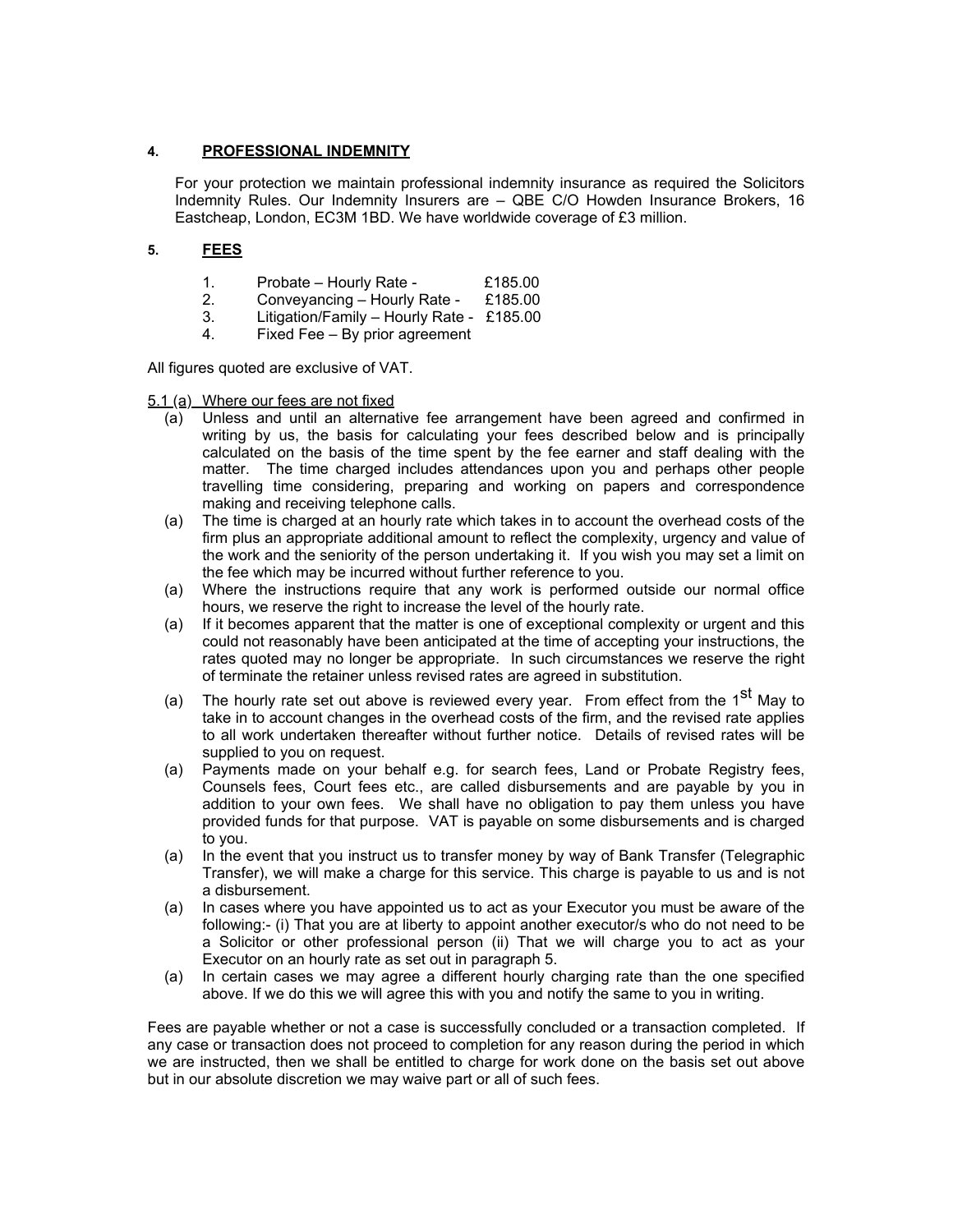#### 5.1 (b) Where our fees are fixed

- (a) In the case of fixed fees the basis for calculation of our fees is a fixed fee which was quoted to you and confirmed in writing at the commencement of your instructions and the fee quoted will include all the time spent on the matter by any firm staff which could have been reasonably within our contemplation at the time instructions were accepted. This will include attendance upon you and perhaps other people; travelling time; considering; preparing and working on papers and correspondence; making and receiving telephone calls. The fee has been calculated both by reference to the time likely to be spent on the matter and also by reference to the value element based on e.g. the price of the property involved, the size of the estate, or the value of any financial benefit. The value element also reflects the importance of the transaction to the client and the consequent responsibility falling on the firm and the seniority of the person carrying out the work.
- (a) If it becomes apparent that the matter is of a complex nature or urgency and this could not reasonably have been anticipated at the time of accepting the instructions, the fee quoted may no longer be appropriate. In such circumstances we reserve the right to terminate the retainer unless revised rates or fees are agreed in substitution.
- (a) Payments made on your behalf e.g. for search fees, Land or Probate Registry fees Counsels fees, Court fees etc are called disbursements and are payable by you in addition to your own fees. We shall have no obligation to pay them unless you have provided funds for that purpose. VAT is payable on some disbursements and is charged to you.
- (a) In the event that you instruct us to transfer money by way of Bank Transfer, we will make a charge for this service. This charge is payable to us and is not a disbursement. We also charge to complete Stamp Duty Land Tax Forms.
- (a) Fees may be payable whether or not a case is successfully completed or a transaction completed. If any case or transaction does not proceed to completion for any reason during the period for which we are instructed then we shall be entitled to charge for work done on the basis set out above but in our absolute discretion we may waive part or all or any of such entitlement to fees.

#### 5.2 Section 74 Solicitors Act 1974 agreement

This agreement expressly permits us to charge an amount of costs greater than that which you will recover or could have recovered from the other party to the proceedings and expressly permits payment of such sum.

This part of this agreement is made under section 74(3) of the Solicitors Act 1974 and Civil Procedure Rules 46.9 (2) and (3).

In so far as any costs or disbursements are of an unusual nature or amount these costs might not be recovered from the other party.

#### **6. ARRANGEMENTS FOR PAYMENT OF FEES**

- (a) Property transactions: An account will normally be prepared following the exchange of contracts and payment is required prior to or upon completion. Where sufficient funds are received from you upon completion, any amount due to us shall be deducted from those funds unless otherwise agreed. Where we have not been provided with sufficient cleared funds by the date of completion we will be entitled to refuse to complete the transaction on your behalf.
- (a) Administration of estates: It is our usual practice to deliver one final account when the estate accounts are delivered for approval. However, if it transpires that it will take some time to complete the administration we reserve the right to submit interim accounts at regular intervals during the administration. The final account will still be presented when the estate accounts are delivered for approval.
- (a) Other cases or transactions: We will usually ask you to pay money on account of the fees and disbursements which are anticipated in the following weeks or months. Please meet such requests promptly to avoid any delay in the progress of your case. In transactions or cases likely to continue for more than one month, interim accounts covering the work already carried out will normally be rendered on a monthly basis. In some cases accounts may be rendered more frequently e.g. when a considerable amount of time is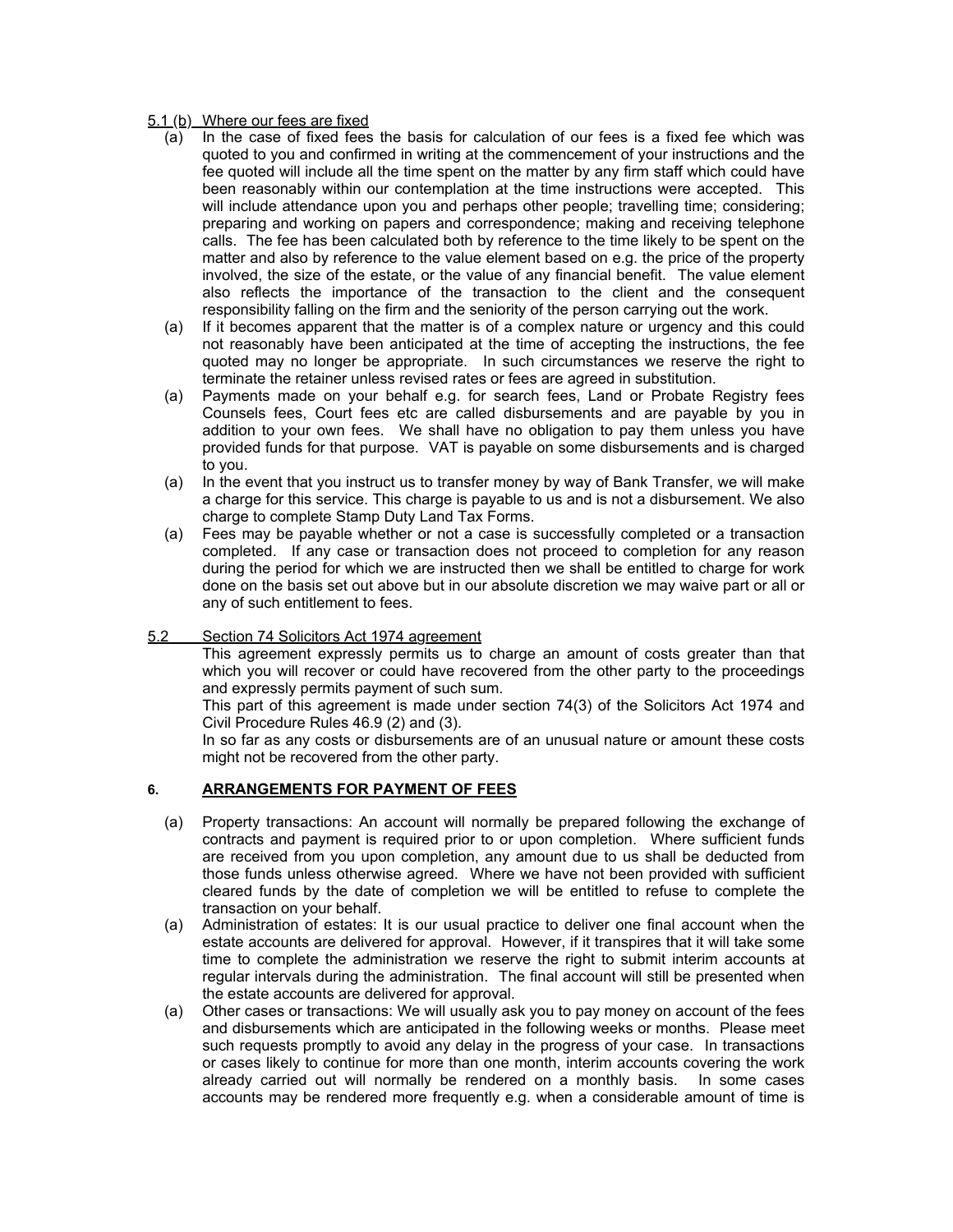spent within a short period. This procedure enables you to budget for costs as the matter progresses. . We reserve the right to deduct any costs in payment of our interim bills from monies which we hold on account for you

- (a) If for any reason an interim account is not delivered we will inform you at least every six months of the approximate amount of costs to date
- (a) In the event of any account or request for payment on account not being paid within 28 days we reserve the right to decline to act further in the case and where appropriate we shall be entitled to remove our name as your Solicitors from any Court record. The full amount of work done up to that date will the subject of a final account rendered and will be debt due from you. Interest will be charged at the rate prevailing upon judgement debts from the date of the bill until the date of payment in cases where payment is not made within 28 days of delivery.
- (a) You may find it convenient to arrange regular payments on account by way of bank standing order. You should notify the person having conduct of your file if you wish to pay by this arrangement and full details of our bank will be supplied.
- (a) We reserve the right to deduct our costs and any disbursements that we have paid on your behalf (plus VAT) from any monies recovered by us on your behalf including damages costs and interest and to hold all or part of any such monies pending agreement and payment of our costs.
- (a) We will sue for and enforce judgement of unpaid fees and disbursements

#### **Complaints about our fees**

You have the right to object to any bill by applying to the court for an assessment of the bill under Part lll of the Solicitors' Act 1974; if all or part of your bill remains unpaid we may be entitled to charge you interest. You can also complaint to the Legal Ombudsman about any bill we send you having first gone through our Complaints Procedure. Our Complaints Procedure is detailed in point 17 of this document.

#### **7. COSTS RECOVERED**

- (a) In litigation cases a successful client may obtain an order for payment of costs by some other party. However, in practice this usually results in only a proportion of the costs incurred being recovered for the client because of the basis upon which the Court assesses costs. If the other party is in respect of Public Funding you may not be able to recover your costs even if you win your case. An order for costs does not guarantee that they will be paid; uninsured parties may simply not have the means to pay. If you are successful and costs are to be paid by the other party, interest can often be claimed on those costs from the date of which the order for costs was made. To the extent that you have paid any fees and disbursements to us on account we will account to you for such interest but will otherwise be entitled to retain it.
- (a) We reserve the right to deduct our costs from any monies received by us on your behalf and to hold all or part of any such monies pending agreement and payment of our costs.
- (a) An order for costs against another party does not end your responsibility for our fees. If and when costs previously paid by you are recovered from the other party we will refund the amount recovered less any recovery costs.
- (a) If Court proceedings (as distinct from negotiations) are issued or defended on your behalf it is likely that you will have to pay your opponents costs as well as your own if for any reason, including withdrawing, you lose your case.
- (a) If for any reason your our costs fail to be paid by another party, this does not end your responsibility for our fees which will be calculated in accordance with clause 5 above even where the other party has to pay part only of our costs or where you are unable for any reason to obtain payment from any other party.

#### **8. INTEREST PAYMENTS**

When we hold money for you we will account to you for the interest on a fair and reasonable basis.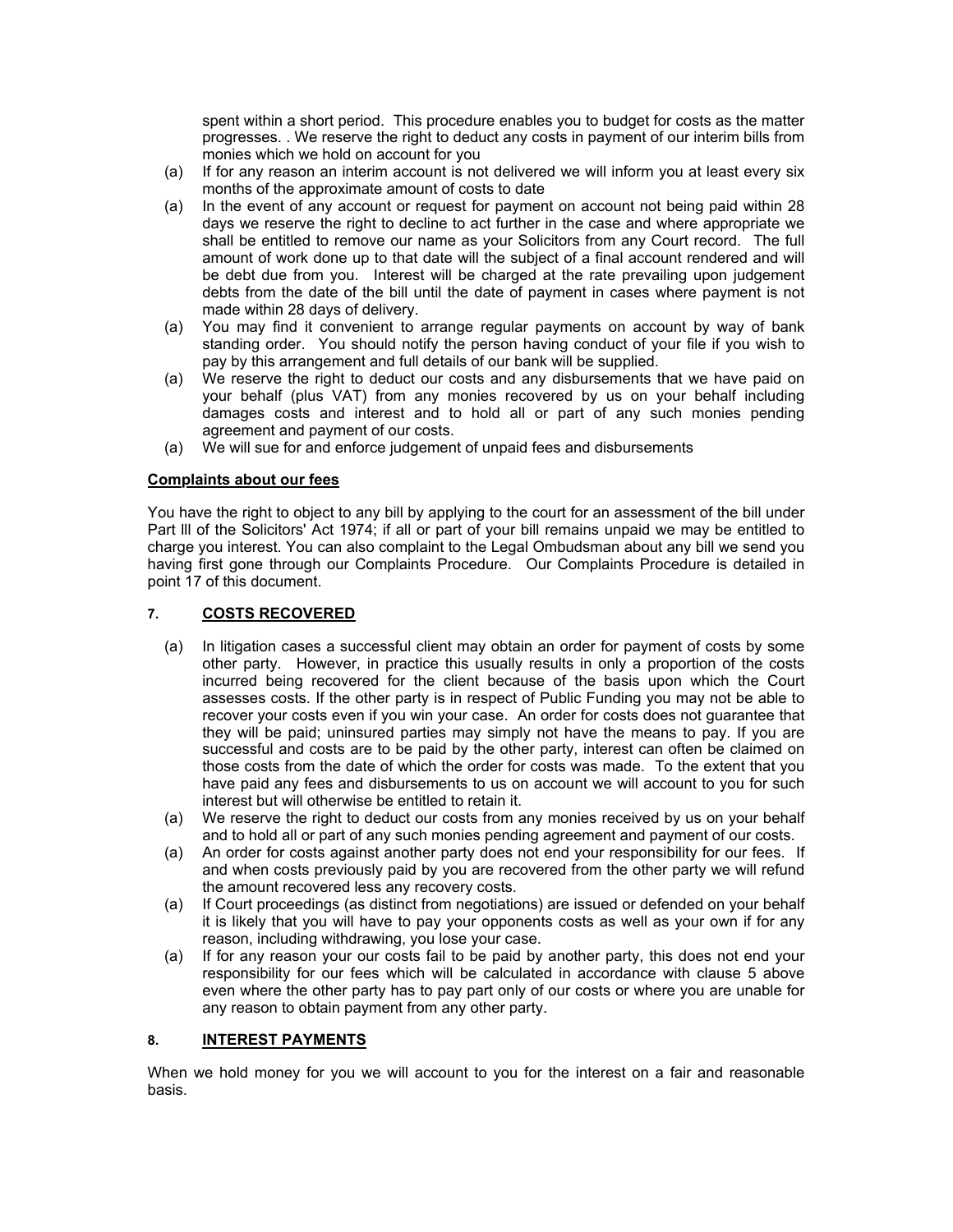Client money will usually be held in our general client account. Interest rates may not be as good as they would be if you invested the money in a deposit account.

In the event that the total sum of interest calculated amounts to less than £30 then no amount of interest will be payable to you. This is because the cost involved in the administering of the payment may exceed the payment itself.

We will usually account to you in respect of interest either at the completion of your matter or on a more frequent basis should we hold monies for a longer period.

We may hold client money in a designated deposit account in which case, we will account to you for all the interest earned.

We regularly review this policy.

#### **9. COMMUNICATIONS**

We will communicate with you by any method which you specifically request, failing which by any method we consider appropriate. We may need to check discs and e-mails for viruses. When we consider it appropriate, we will communicate with other by fax and e-mail as appropriate on your behalf unless you inform us that you do not wish us to do so. We cannot accept responsibility for the security of correspondence sent by e-mail or fax.

#### **10. DISCLOSURE**

We are professionally and legally required to keep your affairs confidential.. We may be obliged to inform your proposed lender of facts relevant to your mortgage application. If we make a disclosure in relation to your matter, we may not be able to tell you that a disclosure has been made. We may have to stop working on your matter for a period of time and may not be able to tell you why. Solicitors cannot disclose information about a Client's affairs without the Client's authority. By signing these terms and conditions and returning them to us you authorise us to disclose all information which we have in relation to your matter to other parties as appropriate and to their agents and advisers. You may withdraw this authority at any time but if you do so you should appreciate that we may inform other parties that this authority has been withdrawn.

#### **11. GENERAL DATA PROTECTION REGULATIONS (GDPR)**

The GDPR defines "personal data" as any information relating to an identified or identifiable natural person (a "data subject"); an identifiable natural person is one who can be identified, directly or indirectly, in particular by reference to an identifier such as a name, an identification number, location data, an online identifier, or to one or more factors specific to the physical, physiological, genetic, mental, economic, cultural, or social identity of that natural person.

Hughes Jenkins Limited is and has always been committed not only to the letter of the law, but also to the spirit of the law and places high importance on the correct, lawful, and fair handling of all personal data, respecting the legal rights, privacy, and trust of all individuals with whom it deals.

We will need to perform data processing for purposes which are regulated by law e.g. money laundering checks and ID checks. In some cases we will need to process sensitive personal data such as medical records for the above purposes. As part of our risk management strategy we also reserve the right to carry out a financial status check on prospective clients. By signing these terms and conditions you are giving your consent to the above processing activities and such other activities as may be necessary to enable us to provide the legal services or as may be required by law from time to time. If you give us information about another individual for business purposes, you do so on the basis that the individual has agreed, and has consented to the processing of his or her personal data including sensitive personal data.

We use the information you provide primarily for the provision of legal services to you and related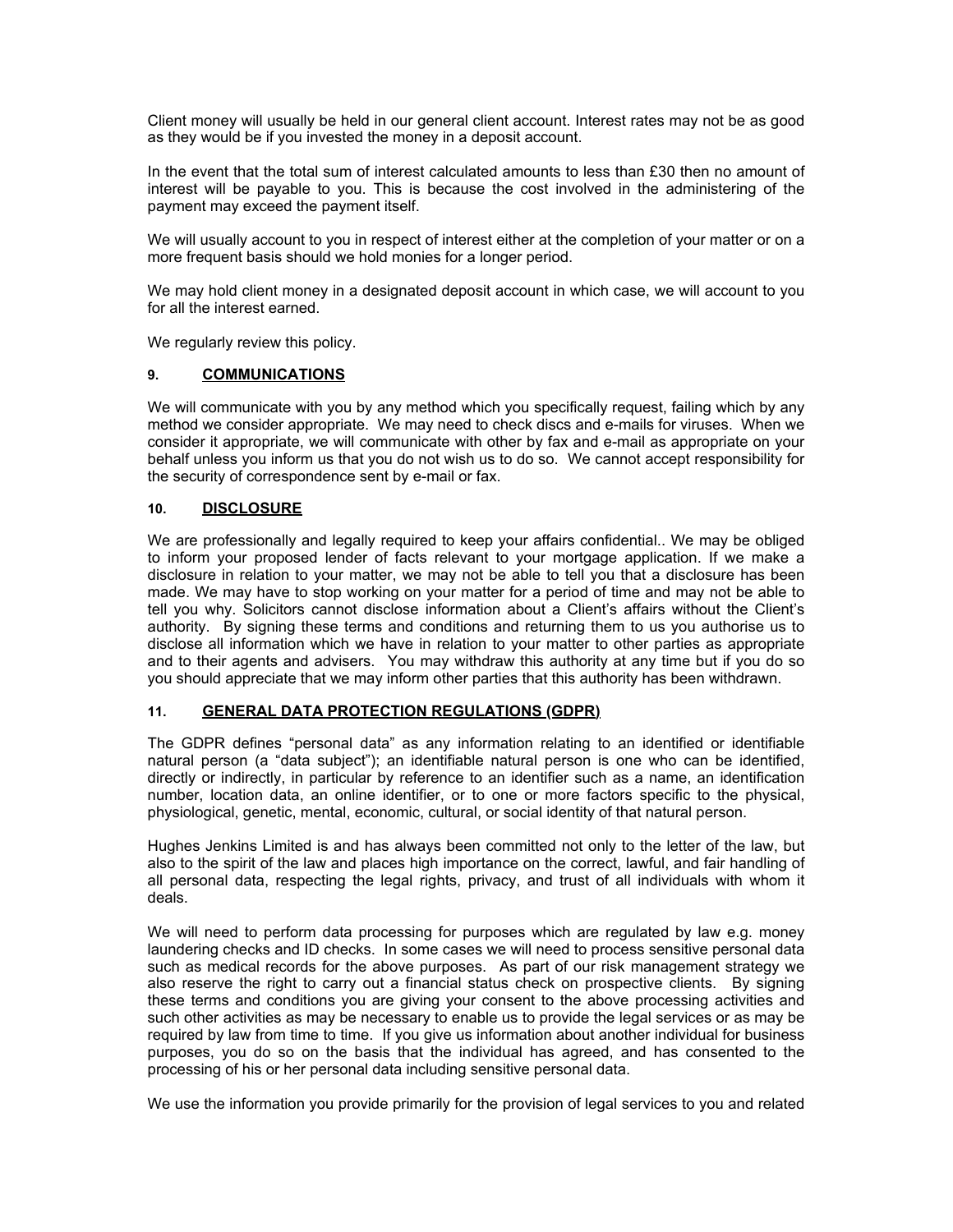purposes including: updating and enhancing client records analysis to help us manage our practice statutory returns, legal and regulatory compliance. Our use of that information is subject to your instructions, Please note that our work for you may require us to give information to third parties such as expert witnesses and other professional advisers. You have right of access under data protection legislation to the personal data that we hold about you.

We will keep your file for a minimum of 7 years from the conclusion or closure of your legal work. Your file will then be destroyed by our industrial shredder kept on site

#### **PLEASE REFER TO OUR PRIVACY POLICY ATTACHED OR VISIT OUR WEBSITE**

#### **12. TAX ADVICE**

We do not provide advice on tax issues. We recommend that in the event that any transaction carried out by us for you involves the consideration of tax issues that you obtain the advice of an accountant or other professional qualified to give such advice.

#### **13. INSURANCE DISTRIBUTION**

We are not regulated by the Financial Conduct Authority (FCA) therefore if during a transaction you need financial or investment advice, we are able to refer you to someone who is authorised by the FCA. We are not authorised by the Financial Conduct Authority. However, we are included on the register maintained by the Financial Conduct Authority so that we can carry on insurance mediation activity, which is broadly the advising on, selling and administration of insurance contracts. This part of our business, including arrangements for complaints or redress if something goes wrong, is regulated by the Solicitors Regulation Authority. The register can be accessed via the Financial Conduct Authority website at [www.fca.org.uk/register](http://www.fca.org.uk/register).

In the event that you are unhappy with any advice you receive from us, you may complain to the Solicitors Regulation Authority at [www.sra.org.uk;](http://www.sra.org.uk) which is the independent regulatory arm of the Law Society, our designated professional body, or to the Legal Ombudsman at [www.legalombudsman.org.uk](http://www.legalombudsman.org.uk).

#### **14. STORAGE OF PAPERS AND DEEDS**

- (a) At the end of a transaction or case, we will retain your file of papers for such a period as we shall deem appropriate, with regard to guidelines laid down by the Solicitors Regulation Authority. You should ask for the return of any documentation that you require at the end of the matter. After that time, storage is on the understanding that we have the right to destroy the file after such period as we consider reasonable or to make a charge for storage if we ask you to collect your papers and you fail to do so. We are entitled to hold papers pending payment of any outstanding fees due to us.
- (a) We provide a safe custody service to clients in respect of Wills, Deeds and other Securities and no charge will be made for storing such items unless prior written notice is given to you of a charge to be made from a future date to be specified in that notice.
- (a) Where we retrieve from storage stored papers, Wills, Deeds or securities in connection with continuing or new instructions to us to act in connection with your affairs normally no charge will be made for such retrieval. However, we reserve the right to make an administration charge, of up to £25.00 plus VAT, based on time spent in retrieving and any perusal of correspondence or other work necessary to comply with the instructions given by or on behalf of a client or former client for whose papers, Wills, Deeds and Securities are stored.

#### **15. FUTURE INSTRUCTIONS**

Unless otherwise agreed and subject to the application of then current hourly rates these Terms and Conditions of Business shall apply to any future instructions which you give us. Although your continuing instructions in this matter will amount to an acceptance of these terms and conditions, it will be helpful if you will please sign and return one copy for us to retain on our file.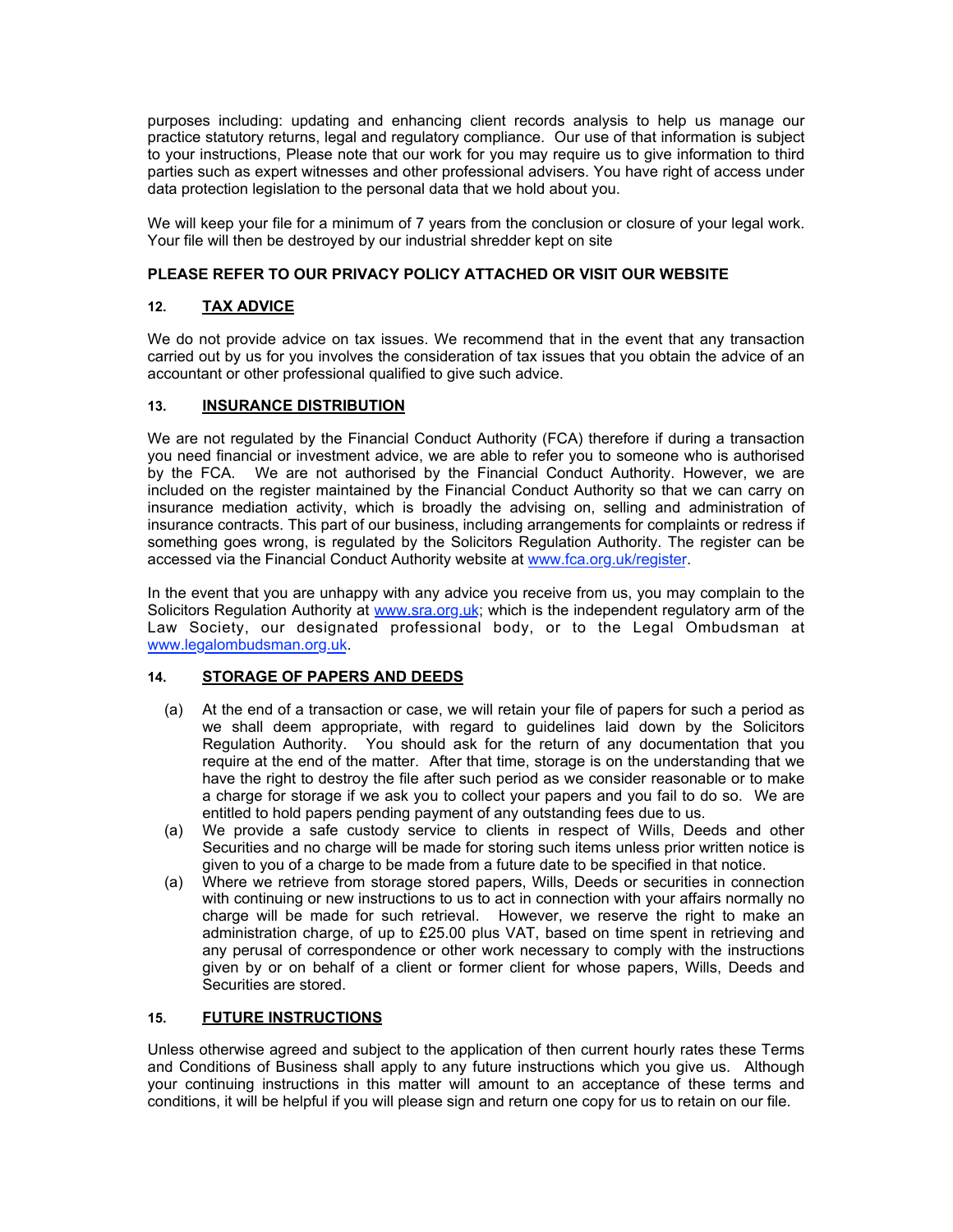#### **16. CANCELLATION OF CONTRACTS/DISTANCE SELLING**

The Consumer Contracts (Information, Cancellation and Additional Charges) Regulations 2013 come into force on Friday 13th June 2014. The Regulations apply to contracts between businesses and consumers; they cover contracts entered into at both the business' premises and those formed away from the premises.

In both situations, a business must provide the client with various pieces of key information before commencing work under the contract.

In contracts that are deemed to have been entered into away from a business' premises, there are additional requirements, most notably, the need to provide the client with details of their right to cancel the contract.

The Regulations give the client power to cancel the contract within 14 days of it being formed, without needing to give a reason. Should they elect to do so, the client will be entitled to have any payments they have made returned to them, even if works have already started.

#### **17. OUR COMPLAINTS POLICY**

We are committed to providing a high quality legal service to all our clients. When something goes wrong we need you to tell us about it. This will help us to improve our standards. If you have a concern about the way in which your business is being handled please do not wait until the matter becomes serious. If you are in any way unhappy with the services that we are providing we want to know as soon as possible. Should you have a concern would you please do the following:-

- (a) Bring your concern to the attention of the fee earner who is handling your matter.
- (a) In the event that you still do not feel that your concern has been properly dealt with, then please contact Lisa Summers, who is the Practice Manager within our practice.
- (a) We will then send you a letter acknowledging your complaint which we will ask you to confirm or explain the details set out. You can expect to receive our letter within two days of us receiving notification of your concerns.
- (a) We will record your concerns in our central register and open a separate file for your concern. We will do this within 1 day.
- (a) We will then start to investigate your complaint. This will normally involve the following steps:-
	- (i) The Complaints Director will interview the member of staff concerned.
	- (ii) He will ask the member of staff who acted for you to reply to your concern within 5 days.
	- (iii) He will then examine their reply and the information in your file. This will take up to 3 days from receiving their reply in the file.
	- (iv) You will then be invited to a meeting which you may discuss your concerns with our complaints director. Within 2 days of the meeting the complaints director will write to you to confirm what took place and any solutions that he or she has agreed with you. At this time you will be sent a detailed reply to your concerns. This will include suggestions for resolving the matter.
	- (v) If at this stage you are not satisfied please contact us again and we will arrange to review our decision. We will then arrange for someone who is not connected with the complaint to review the decision and then respond to you within 10 days. This will be our final written response.

If you are not satisfied with our final written response or if we have taken longer than eight weeks to respond to your complaint then you can take your complaint to the Legal Ombudsman. Ordinarily, the Legal Ombudsman will investigate complaints that meet ALL of the following criteria:

- (1) The problem or when you found out about it happened after  $5<sup>th</sup>$  October 2010; and
- (1) You are referring the complaint to the Legal Ombudsman within either of the following: six years of the problem happening or three years from when you found out about it; and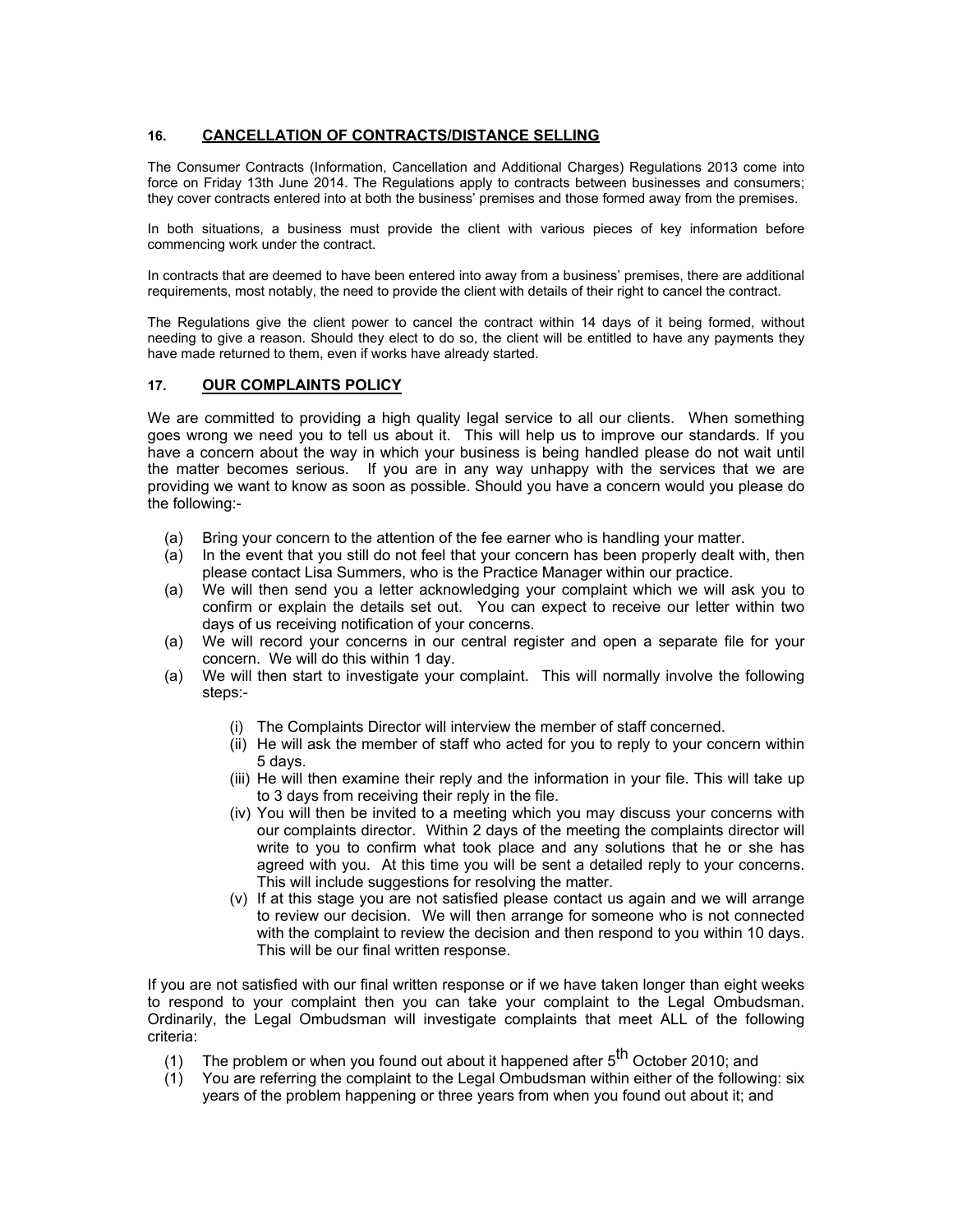(1) You are referring the matter to the Legal Ombudsman within six months of the Firms final written response.

If your complaint does not meet the above criteria then the Legal Ombudsman may not be able to investigate it, but contact them for more information. You can contact the Legal Ombudsman in the following ways:

By Post: Legal Ombudsman, PO BOX 6806 Wolverhampton WV1 9WJ By Phone: 03005550333 By Email: [enquiries@legalombudsman.org.uk](mailto:enquiries@legalombudsman.org.uk)<br>Online: www.legalombudsman.org.uk [www.legalombudsman.org.uk](http://www.legalombudsman.org.uk)

#### **17b. FINANCIAL SERVICES COMPENSATION SCHEME**

The Financial Services Compensation Scheme is the UK's statutory Deposit insurance and investors compensation scheme for customers of authorised financial services firms. This means that FSCS can pay compensation if a firm is unable, or likely to be unable, to pay claims against it. The FSCS is an operationally independent body, set up under the Financial Services and Markets Act 2000, and funded by a levy on authorised financial services firms. The scheme rules of the FSCS are made by the FCA and are contained in the FCA's Handbook. The FCA also appoint its Board and the FSCS is ultimately accountable to the FCA. The scheme covers deposits, insurance policies, insurance brokering, investments, mortgages and mortgage arrangement. The limit of compensation is £85,000.00

**Temporary high balances**. **FSCS** protects **temporary high balances** in your bank account **of** up to £1million **for** up to six months. Certain life events could have caused a **temporary high balance** in your bank account, including: Real estate transactions (property purchase, sale proceeds, equity release).

#### **18. CONFLICT OF INTEREST**

It is our duty to act in the best interest of our Clients.

If there is a conflict, or a significant risk of a conflict, between two or more current clients, we will not act for all or both of them unless the matter falls within the scope of the limited exceptions. In deciding whether to act in these limited circumstances, the overriding consideration will be the best interests of each of the clients concerned and, in particular, whether the benefits to the clients of you acting for all or both of the clients outweigh the risks

#### **19. THIRD PARTY EXCLUSION**

Unless otherwise expressly stated nothing in this contract will create rights pursuant to the Contracts (Rights of Third Parties) Act 1999 in favour of anyone other than the parties to the contract

#### **20**. **HELP TO BUY ISA SCHEME – CONVEYANCING TRANSACTIONS ONLY**

Help to Buy is the name of a government programme in the United Kingdom that aims to help first time buyers, and those looking to move home, purchase residential property

#### **21. FURTHER INSTRUCTIONS**

Unless otherwise agreed and subject to the application of the then current hourly rate these Terms and Conditions of Business shall apply to any future instructions which you give us. Although your continuing instructions in this matter will amount to an acceptance of these terms and conditions, it will not be possible for us to start work on your behalf until one copy has been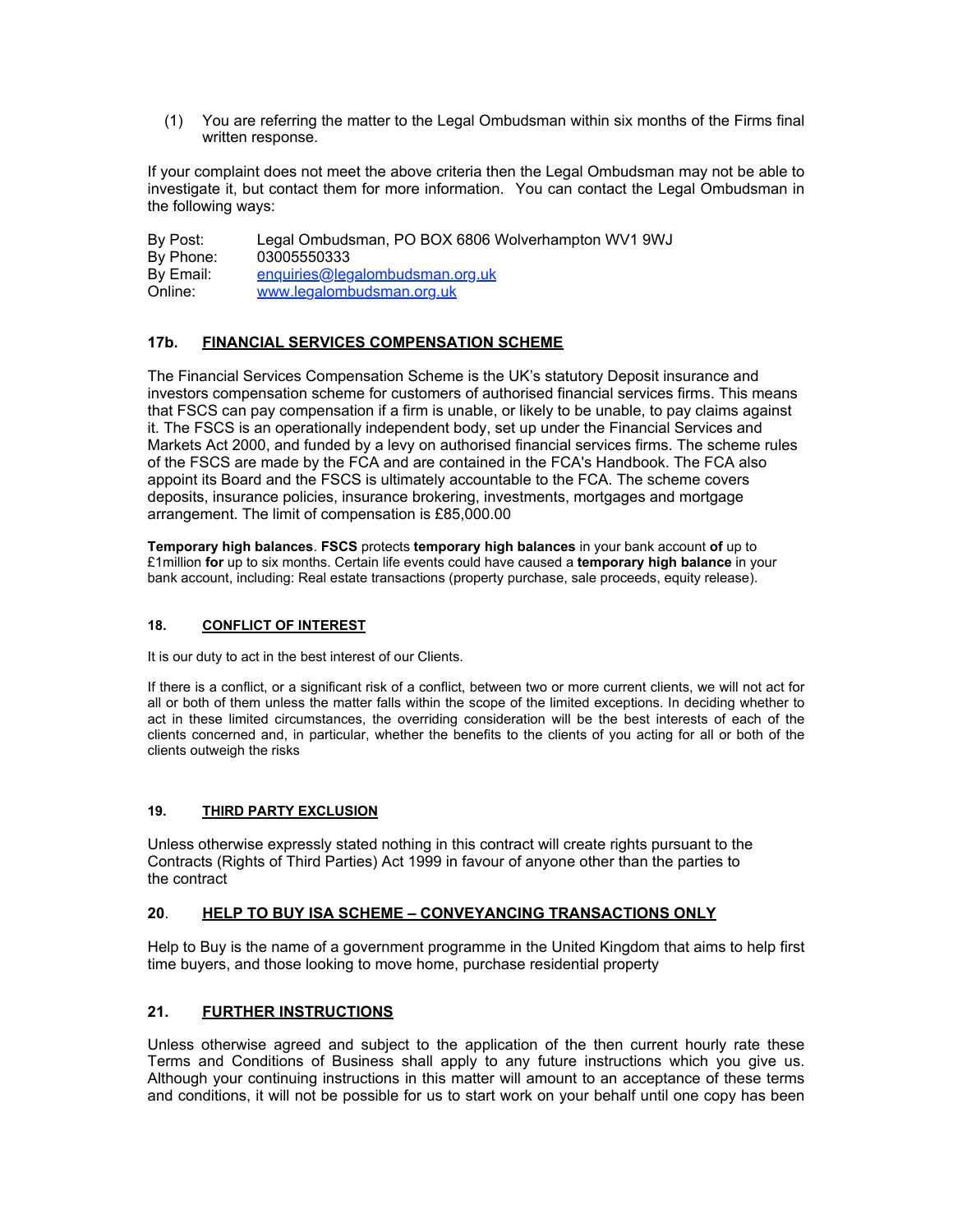signed and returned to us to be retained on our file.

#### **22. BANKING ARRANGEMENTS**

In accordance with the requirements of the Solicitors Accounts Rules 2011 (as amended) we will deposit any money which we hold on your behalf with Barclays Bank PLC.

We will only accept cash to a limit of £500.00

Where we have complied with all of the legal requirements in depositing funds in a client account at a bank or building society we will not be held responsible to you for any loss caused by or resulting from the collapse of the financial institution holding that money

Individuals and small businesses (but not larger businesses) may be entitled to the protection of the Financial Services Compensation Scheme for funds deposited in the Solicitors' client account as if the funds were deposited by the Client direct with Barclays Bank plc.

Our client account, named 'Hughes Jenkins Client Account', details are:

Sort Code: 20-84-41 Account Number: 53431215 Bank: Barclays Bank PLC

#### **23. DEFECTIVE TITLE INSURANCE**

- (a) There may be a situation in your transaction where we feel it would be prudent for you to take out this insurance. When we reach the stage in your transaction where we consider it prudent to advise you to take out insurance we will inform you. We will also inform you of the identity of the Insurance Company we recommend.
- (a) When we recommend a policy we will have ensured that you have no insurance of your own which would cover this situation.
- (a) The policy of insurance which we have recommended will cover you for the risk concerned and will provide the appropriate level of cover.
- (a) We are not tied to any one Insurance Company. We receive no commission from any insurance company.

We reserve the right to increase our fees as per our quotation if there is a need to provide such a policy on your behalf.

#### **24. "NO WIN NO FEE"**

(a) We may decide that to advise you under a Conditional Fee Agreement ("No Win No Fee") is the most appropriate way of funding your case. This means that if you win your claim, you pay our basic charges, our disbursements and a success fee. You can claim from your opponent part or all of our basic charges and our disbursements. You may be ordered to pay your opponent's legal costs if it has been shown that you have been fundamentally dishonest, you have acted in a manner which has obstructed the Court in the proceedings or where the claim had no reasonable prospect of success.

#### **25. EQUALITY AND DIVERSITY**

We are committed to promoting equality and diversity in all of its dealings with clients, third parties and employees. Please contact us if you would like a copy of our equality and diversity policy.

#### **26. LIEN/RETENTION OF FILES**

After completing the work, we will be entitled to keep all your papers and documents while there is still money owed to us for fees and expenses.

#### **27. CRIMINAL FINANCES ACT 2017**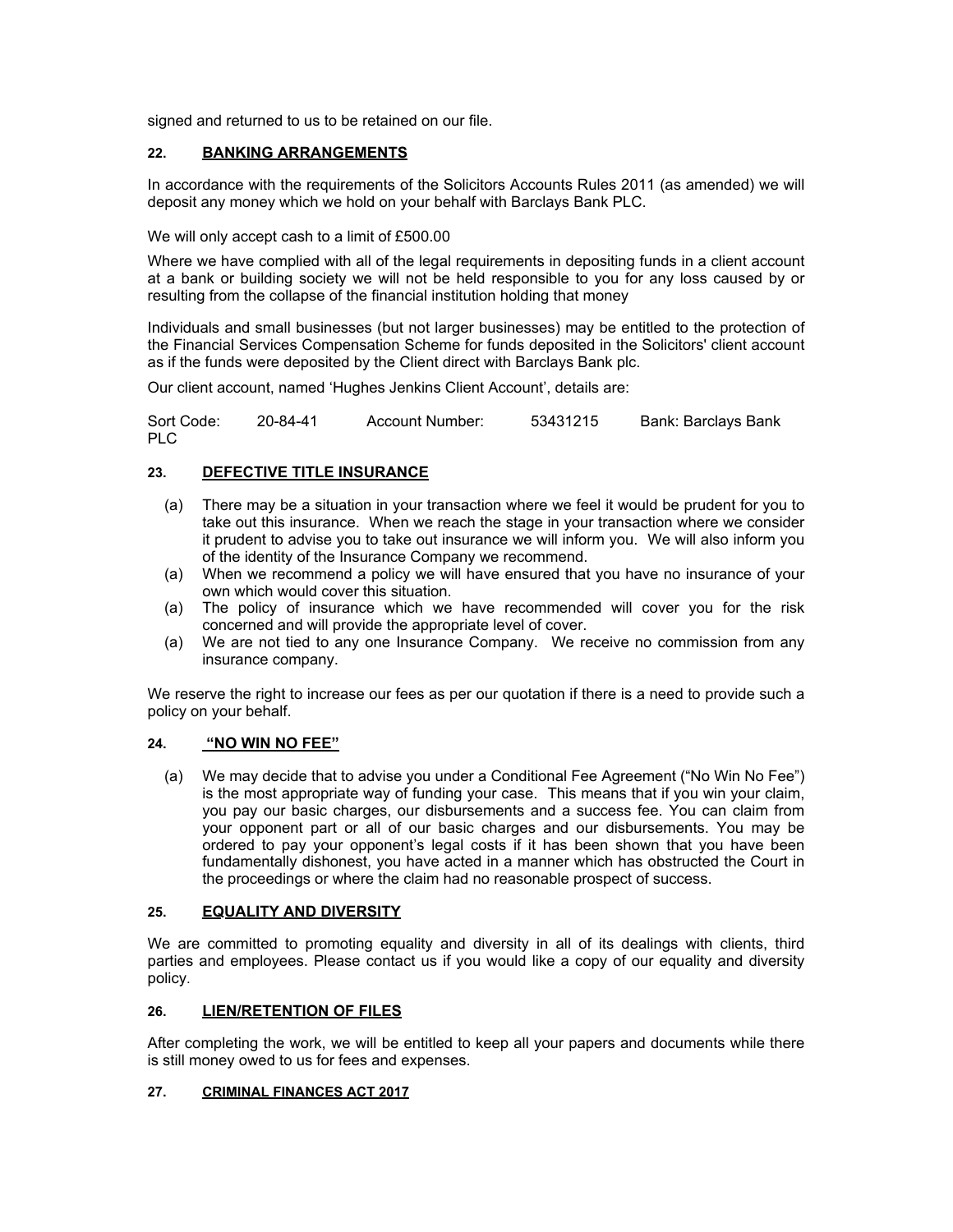From the 30<sup>th</sup> September 2017, the Criminal Finances Act 2017 will make companies and partnerships criminally liable if they fail to prevent tax evasion by either a member of their staff or an external agent, even where the business was not involved in the act or was unaware of it

We as a Firm have to ensure that we have reviewed our current practices and procedures to minimise any risks. We have put in place appropriate monitoring and training of our staff at all levels. The Act effectively makes owners and managers responsible for preventing their staff and external agents and consultants from committing tax evasion. And the larger and more complex the business, the greater the risk that an activity may occur that could be caught.

#### **28. TERMINATING THE RETAINER**

You may end your instructions to us in writing at any time, but we can keep all your papers and documents while there is still money owed to us for fees and expenses. We may decide to stop acting for you only with good reason, e.g. if you do not pay an interim bill or there is conflict of interest. We must give you reasonable notice that we will stop acting for you. If you decide that we should stop acting for you, you will pay our charges up until that point.

#### **29. MONEY LAUNDERING**

The law requires solicitors to get satisfactory evidence of their clients and sometimes people related to them. This is because solicitors who deal with money and property on behalf of their client can be used by criminals wanting to launder money. To comply with the law, we need to get evidence of your identity as soon as possible. If you cannot provide the specific identification required, please contact us as soon as possible to discuss other ways to verify your identity.

#### **30. CYBER CRIME**

**We will advise you by letter of any change to our client account bank details. We will NEVER notify you by email or telephone and we will NEVER ask you to email your bank details to us. We will not accept liability for any losses which you or any third party suffer in the event that you or any third party responds to fraudulent communication. Please take adequate steps to verify any communication requesting funds is legitimate.**

**If you receive any communication informing you our bank details have changed then do not act on it. Contact us immediately, preferably by attending our office or by telephone.**

**If you receive an email requesting you to pay funds, even if it appears genuine, it is a FAKE. Do not respond and contact us immediately.** 

# **IMPORTANT NOTICE –PLEASE READ**

#### **Liability of Hughes Jenkins Limited**

The instructions you have given us create a contract for our provision of legal services to you. We have a duty to work for you with reasonable care and skill. Our advice and services are for your benefit only and may not be used or relied on by anyone else.

Hughes Jenkins Solicitors and Hughes Jenkins are the trading names of Hughes Jenkins Limited which is a company limited by shares registered in England and Wales registered office at 27a High Street Aberdare CF44 7AA company number 5351419. This is a body corporate that has shareholders and directors.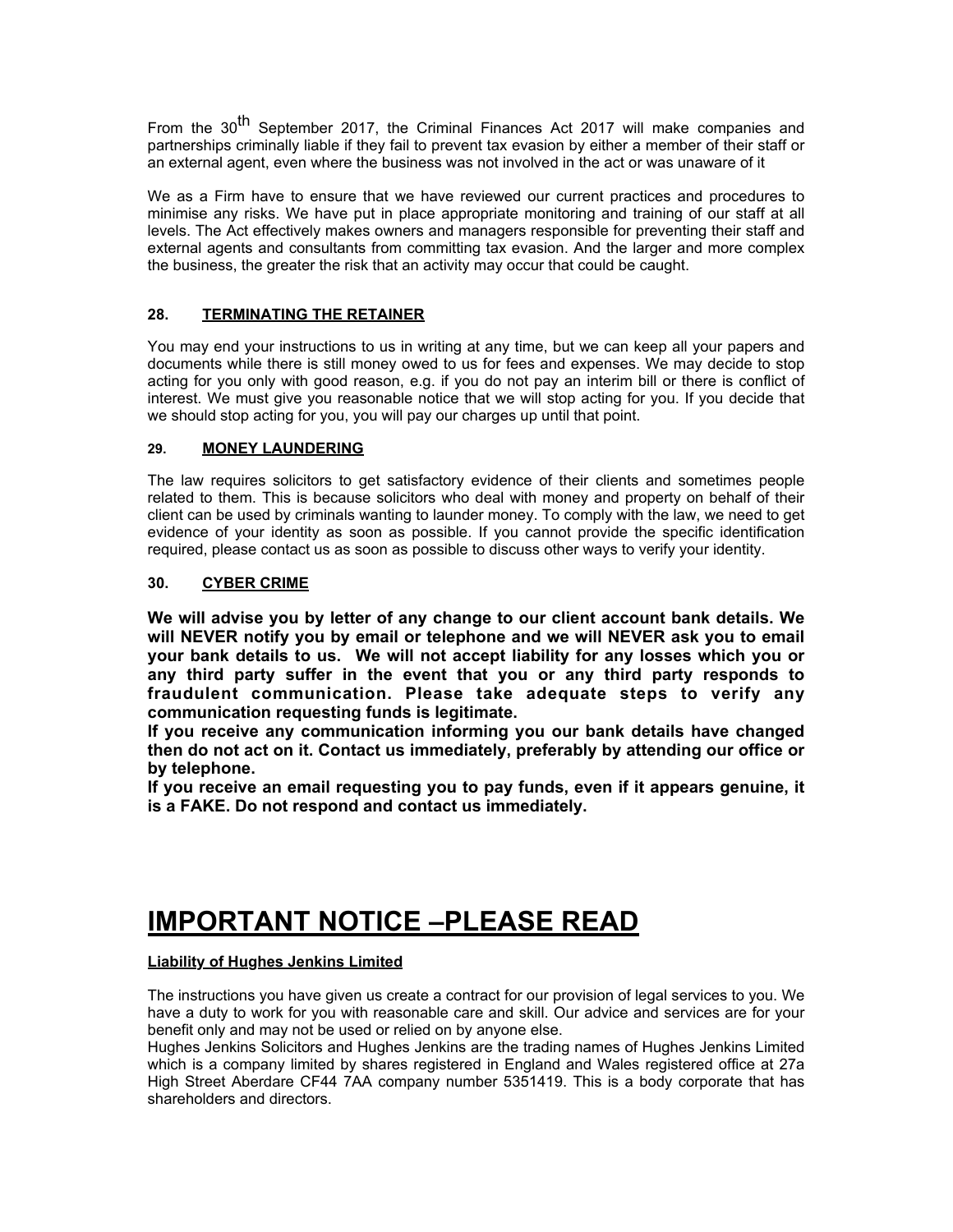There is no contract between you and any director, consultant or member of staff of Hughes Jenkins Limited. Your contract is only with Hughes Jenkins Limited. Any advice given to you, or any other work done for you, by any of our directors, consultants or staff is given or done by that person on behalf of Hughes Jenkins Limited and not in his or her individual capacity. No such person assumes any personal responsibility to you for the advice or work.

You agree that if, as a matter of law, any of our directors or staff or consultants would otherwise owe you a duty of care that duty is excluded from our contract with you. You agree that you will not bring any claim against any of our directors or staff or consultants for any matter arising in any way out of providing the services to you.

Accordingly, by engaging us to work for you will accept that you have done so on the basis of these Terms and Condition of Business and that you accept that any claim you wish to make can only be made against Hughes Jenkins Limited and not against a director shareholder staff member or consultant of Hughes Jenkins Limited.

You also agree that in the services we will provide to you, including in particular those described in any engagement letter we send you at the start of a matter, our total liability at law to you for losses will not exceed any amount stated in the engagement letter. Also excluded is any consequential or indirect loss, whether or not it might have been foreseeable at the start of the matter.

The limitations and exclusions on liability in this section will not apply to any liability for death or personal injury caused by our negligence or for any other liability that cannot lawfully be excluded or limited.

When we act for you in the purchase or sale of a property we will take all reasonable steps to ensure that the other side's solicitor has verified the identity of their client. If notwithstanding our enquiries it later transpires that the other side is not who he or she purports to be and funds are released to them by their Solicitor, Hughes Jenkins Solicitors accept no liability to you for any losses which you or your lender may suffer as a result.

#### **I have read understood and accept the Terms and Conditions of Business set out above.**

Signed: ....................................................... Dated: ....................................

Signed: ....................................................... Dated: ....................................

Ref: 0322EC/1

#### **CANCELLATION OF CONTRACTS/DISTANCE SELLING**

The Consumer Contracts (Information, Cancellation and Additional Charges) Regulations 2013 come into force on Friday 13th June 2014. The Regulations apply to contracts between businesses and consumers; they cover contracts entered into at both the business' premises and those formed away from the premises.

In both situations, a business must provide the client with various pieces of key information before commencing work under the contract.

In contracts that are deemed to have been entered into away from a business' premises, there are additional requirements, most notably, the need to provide the client with details of their right to cancel the contract.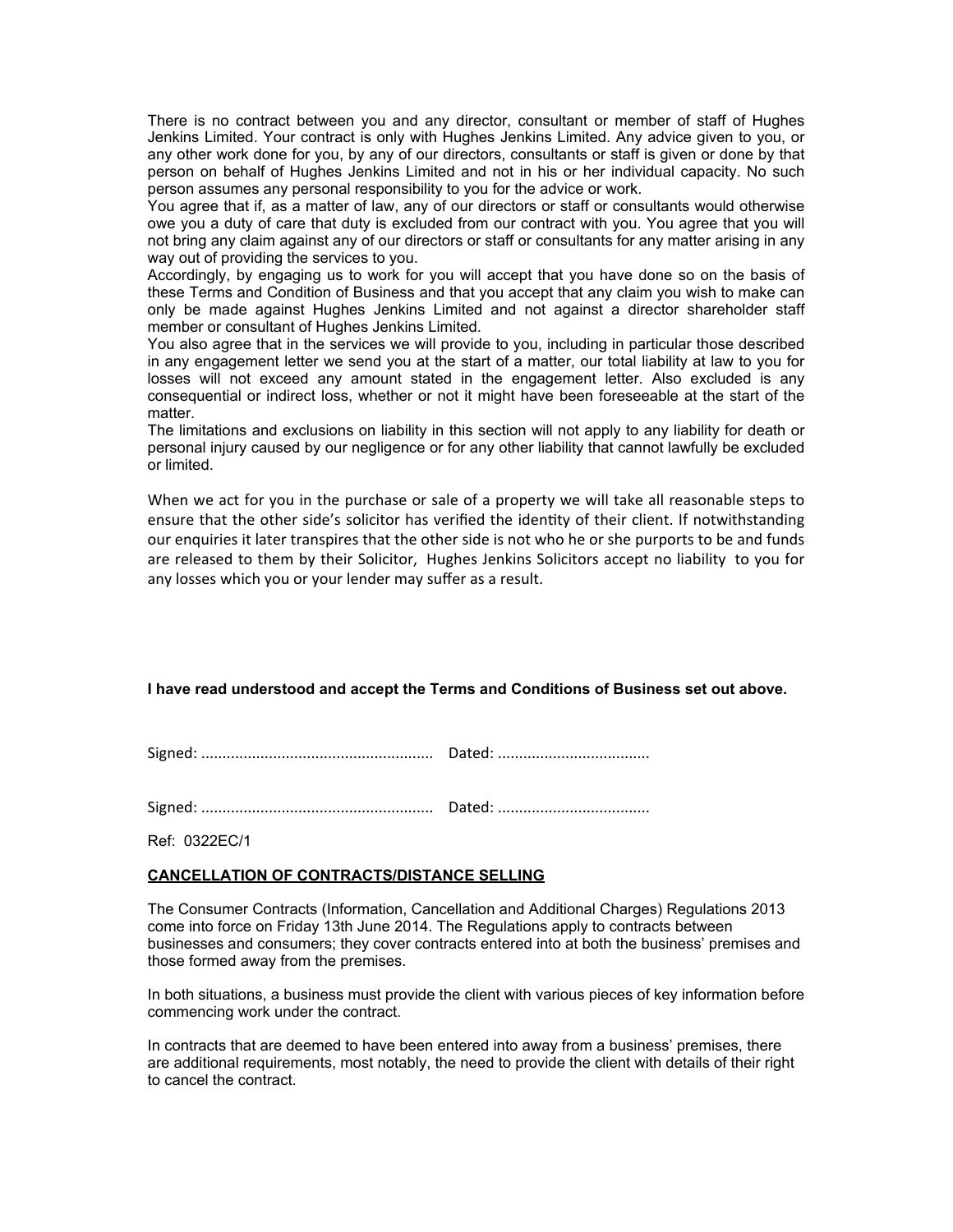The Regulations give the client power to cancel the contract within 14 days of it being formed, without needing to give a reason. Should they elect to do so, the client will be entitled to have any payments they have made returned to them, even if works have already started.

#### **Notice of Right to Cancel**

This Notice has been provided to you because you have offered to enter into a contract to which the

Consumer Contracts (Information, Cancellation and Additional Charges) Regulations 2013 would apply. The contract would be for the supply to you of goods or services. The person who would provide the goods or services is referred to in the Regulations as 'the trader'.

Under the Regulations, you have the right to cancel this contract if you wish to do so. This Notice explains how to exercise this right. It also gives you other information that is required by the Regulations.

In order to exercise your right to cancel the contract, you need to deliver or send a cancellation notice, that is, a written notice that you wish to cancel the contract. You can use the cancellation form provided below if you wish, but you do not have to do so. You can send your notification by email if you prefer.

Any cancellation notice should be delivered or sent to **Hughes Jenkins Limited** at 27 A & B High Street Aberdare CF44 7AA.

You have 14 days in which to serve a cancellation notice. The period of147 days begins with the date when you receive this Notice. This 14 day period is referred to in the Regulations as 'the cancellation period'.

Under the Regulations, a cancellation notice is treated as being served as soon as it is sent or posted to the trader. A cancellation notice sent by electronic communication is treated as being served from the day when it is sent to the trader.

If you agree in writing that the performance of this contract should begin before the end of the cancellation period, then even if you cancel the contract you may still be required to pay for goods or services supplied before the cancellation.

If you enter into a related credit agreement, then that agreement will be automatically cancelled if the contract is cancelled. A 'related credit agreement' means an agreement under which fixed sum credit which fully or partly covers the price under the contract is granted to you by the trader or by another person under an arrangement made between that person and the trader.

The identity of the trader providing goods or services under this contract is **Hughes Jenkins Limited**

#### This Notice is dated 08 May 2019

If you wish to cancel the contract you MUST DO SO IN WRITING and deliver personally or send (which may be by electronic mail) this to the person named below. You may use this form if you want to but you do not have to.

----------------------------------------Tear Here

------------------------------------------------------

Complete, detach and return this form ONLY IF YOU WISH TO CANCEL THE CONTRACT.

To: Hughes Jenkins Solicitors Ref: 0322EC/1

I/We hereby give notice that I/we wish to cancel my/our contract with Hughes Jenkins Solicitors

**Signed**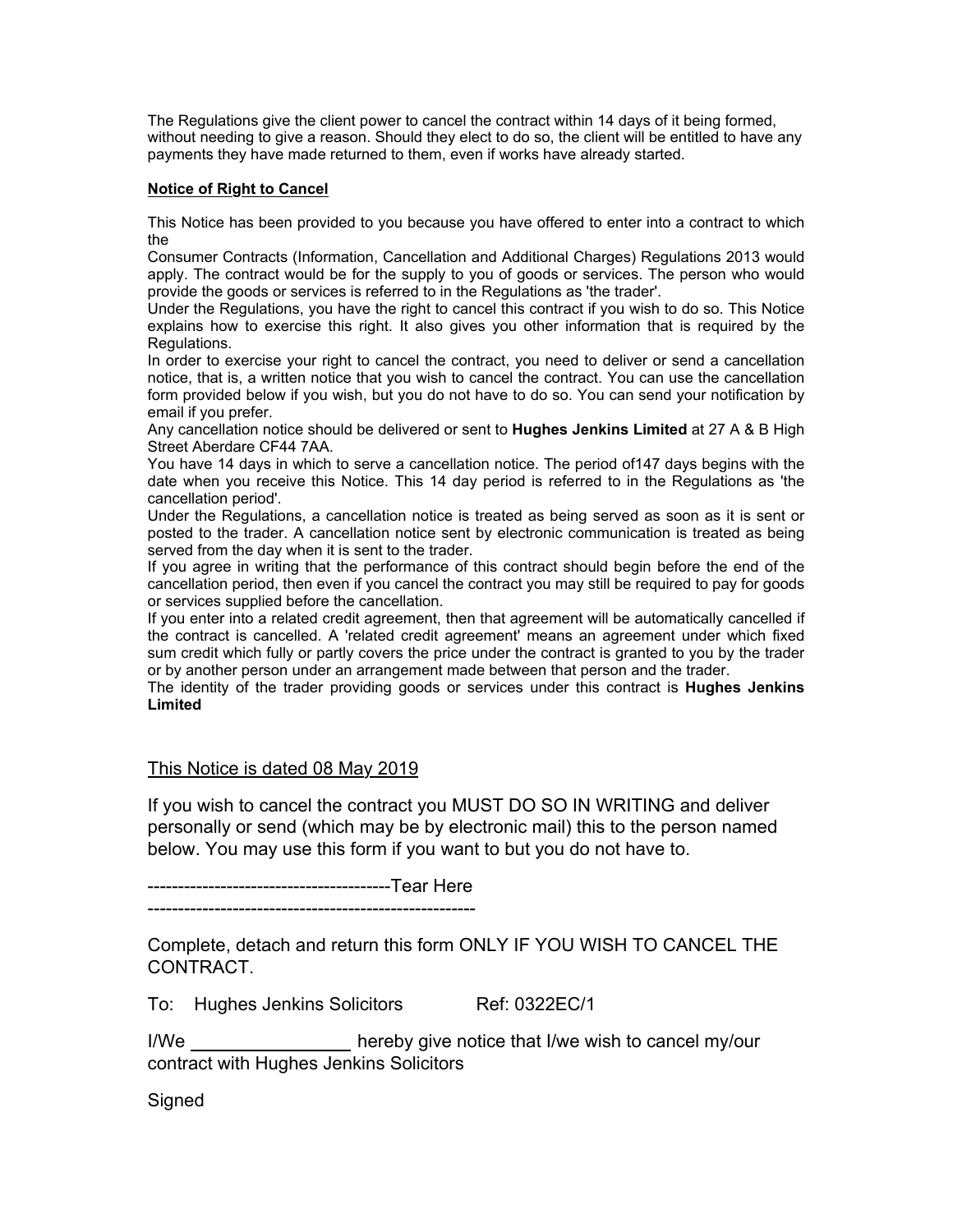Name and Address

Date

# *Privacy Policy*

Hughes Jenkins Solicitors understands that your privacy is important to you and that you care about how your personal data is used and shared online. We respect and value the privacy of everyone who visits this website, http:// hughesjenkins.co.uk/ ("Our Site") and will only collect and use personal data in ways that are described here, and in a manner that is consistent with our obligations and your rights under the law.

### **We advise clients of this firm, to read this notice alongside our general terms privacy etc., and conditions which provide further information on confidentiality, data**

This notice does not apply to any websites that may have a link to ours.

# **Definitions and Interpretation**

| "Account"    | means an account required to access<br>and/or use certain areas and features<br>of Our Site;                                                                                                                                                                  |
|--------------|---------------------------------------------------------------------------------------------------------------------------------------------------------------------------------------------------------------------------------------------------------------|
| "Cookie"     | means a small text file placed on your<br>computer or device by Our Site when<br>you visit certain parts of Our Site and/<br>or when you use certain features of<br>Our Site. Details of the Cookies used<br>by Our Site are set out in section 13,<br>below; |
| "Cookie Law" | means the relevant parts of the<br>Privacy and Electronic<br>Communications (EC Directive)<br>Regulations 2003;                                                                                                                                               |

In this Policy the following terms shall have the following meanings: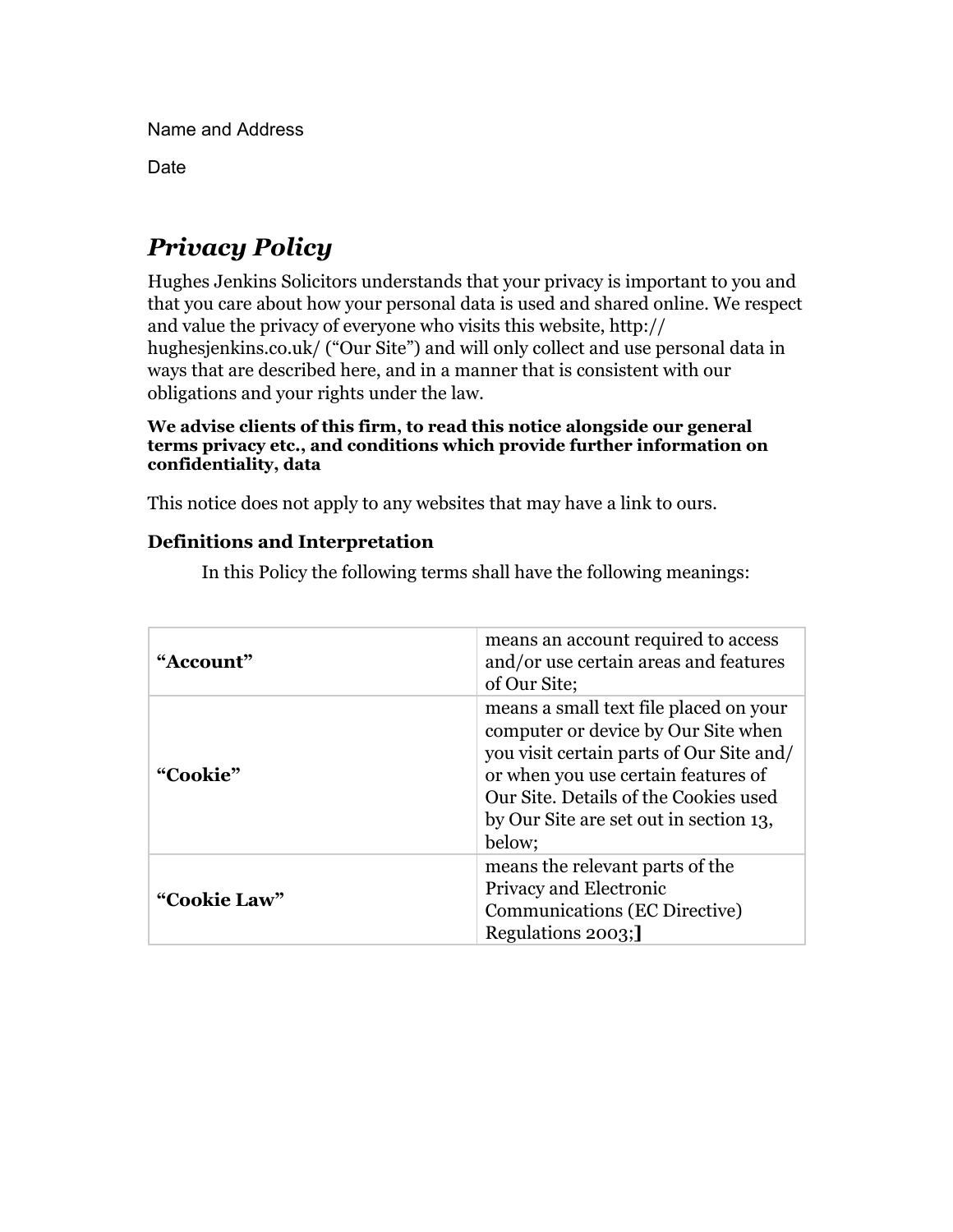| "Personal Data" | means any and all data that relates to<br>an identifiable person who can be<br>directly or indirectly identified from<br>that data. In this case, it means<br>personal data that you give to Us via<br>Our Site. This definition shall, where<br>applicable, incorporate the definitions<br>provided in the The Data Protection<br>Act 2018 (a United Kingdom Act of<br>Parliament which updates data<br>protection laws in the UK. It is a<br>national law which complements the<br>European Union's General Data<br>Protection Regulation)<br><b>OR</b> [EU Regulation $2016/679$ – the<br><b>General Data Protection Regulation</b><br>("GDPR")]; (a regulation in EU law on<br>data protection and privacy for all<br>individuals within the European<br>Union and the European Economic<br>Area. |
|-----------------|-------------------------------------------------------------------------------------------------------------------------------------------------------------------------------------------------------------------------------------------------------------------------------------------------------------------------------------------------------------------------------------------------------------------------------------------------------------------------------------------------------------------------------------------------------------------------------------------------------------------------------------------------------------------------------------------------------------------------------------------------------------------------------------------------------|
| "We/Us/Our"     | means Hughes Jenkins, a limited<br>company registered in Wales under<br>company number 0535141 whose<br>registered address is 27A and B High<br>Street, Aberdare CF44 7AA and 5A<br>Cordani Buildings, Gravel Lane,<br>Blackwood NP12 1AG.<br>Our Date Protection Officer is Lisa<br>Summers who is based in our<br>Blackwood Office and can be<br>contacted by telephone on 01495<br>233011 or by email<br>lisasummers@hughesjenkins.co.uk                                                                                                                                                                                                                                                                                                                                                           |

Our website and services are not aimed specifically at children because in legal work children are generally represented by their parent or guardians. If you are a child and need further advice or explanation about how we would use your data, please email us

# **What we need**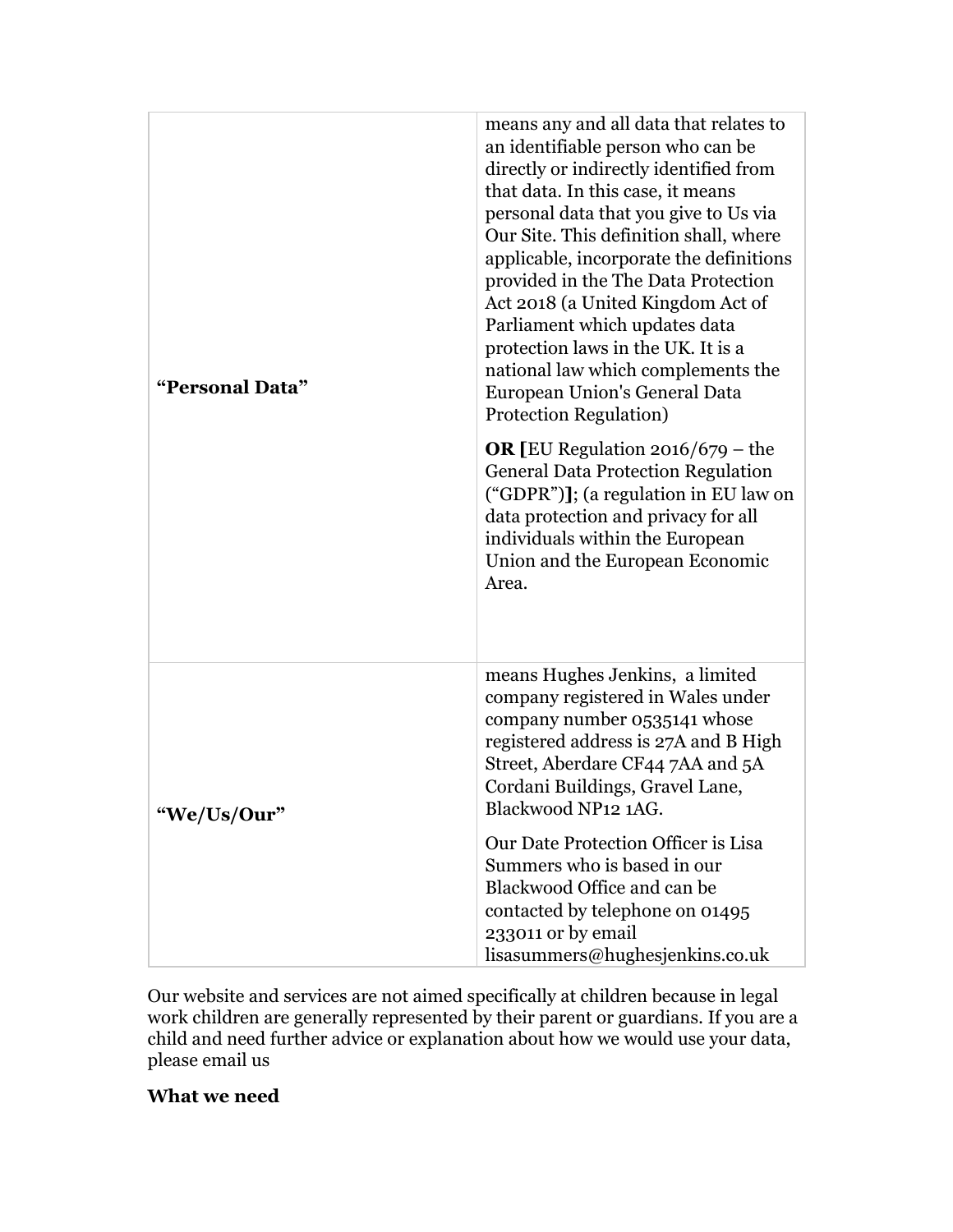The exact information we will request from you will depend on what you have asked us to do or what we are contracted to do for you. This notice is intended for clients and prospective clients only.

Under the Data Protection Act 1998 ("DPA") there are two types of personal data (personal information) that you may provide to us:

- Personal data: is the general information that you supply about yourself such as your name, address, gender, date of birth and contact details.
- Sensitive personal data: is, by its nature, more sensitive information and may include your racial or ethnic origin, religion, health or criminal convictions.

In the majority of cases personal data will be restricted to basic information and information needed to complete ID checks. However some of the work we do may require us to ask for more sensitive information.

# **Sources of information**

Information about you may be obtained from a number of sources; including:

- You may volunteer the information about yourself
- You may provide information relating to someone else if you have the authority to do so
- Information may be passed to us by third parties in order that we can undertake your legal work on your behalf. Typically these organisations can be:
	- Banks or building societies
	- Panel providers who allocate legal work to law firms
	- Organisations that have referred work to us
	- Medical or financial institutions who provide your personal records / information

## **Why we need it**

The primary reason for asking you to provide us with your personal data, is to allow us to carry out your requests – which will ordinarily be to represent you and carry out your legal work.

The following are some examples, although not exhaustive, of what we may use your information for:

• Verifying your identity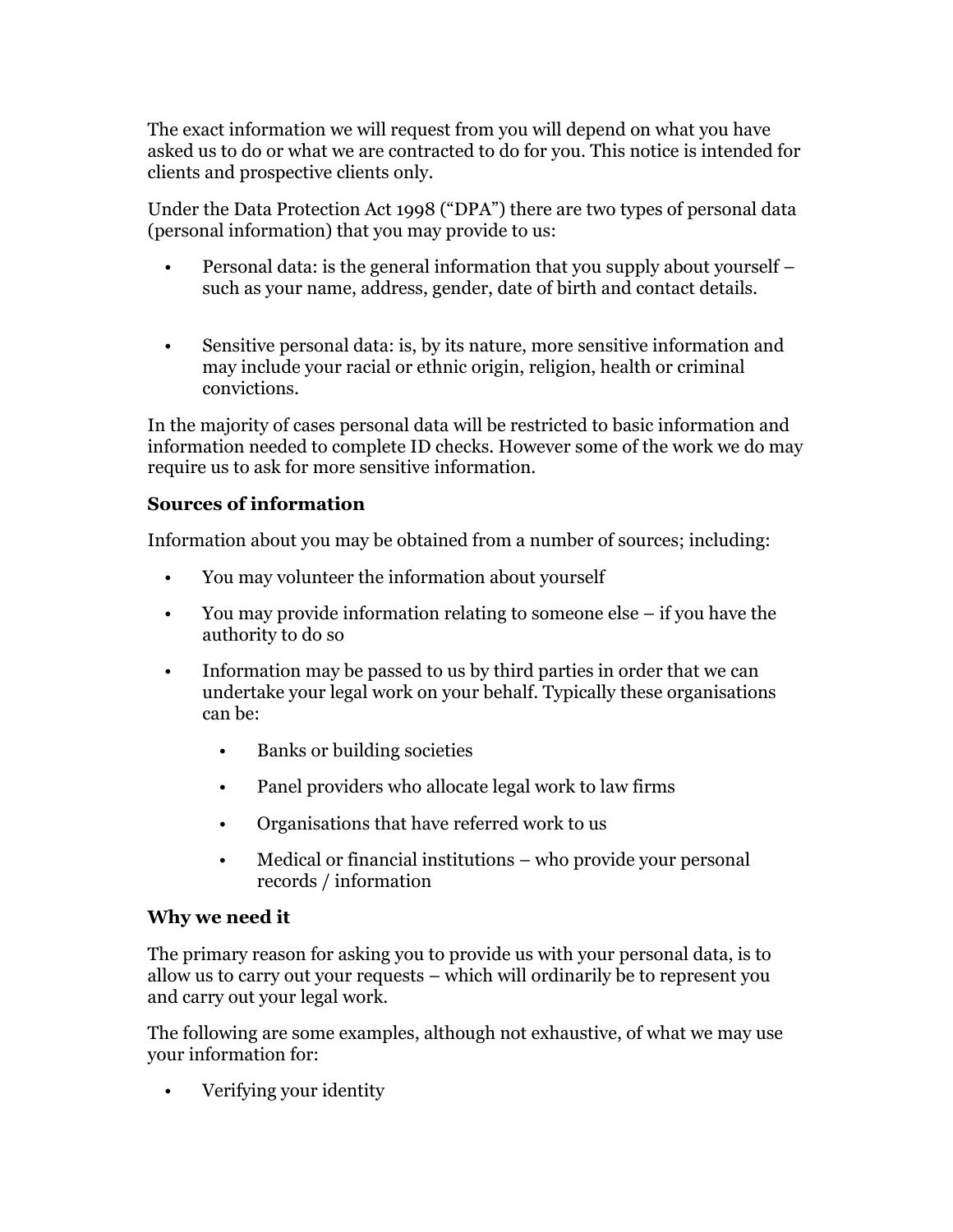- Verifying source of funds
- Communicating with you
- To establish funding of your matter or transaction
- Obtaining insurance policies on your behalf
- Processing your legal transaction including, providing you with advice; carrying out litigation on your behalf; attending hearings on your behalf; preparing documents or to complete transactions
- Keeping financial records of your transactions and the transactions we make on your behalf
- Seeking advice from third parties; such as legal and non-legal experts
- Responding to any complaint or allegation of negligence against us

## **Who has access**

We have a data protection regime in place to oversee the effective and secure processing of your personal data. We will not sell or rent your information to third parties. We will not share your information with third parties for marketing purposes.

Generally, we will only use your information within Hughes Jenkins Solicitors. However there may be circumstances, in carrying out your legal work, where we may need to disclose some information to third parties; for example:

- HM Land Registry to register a property
- HM Revenue & Customs; e.g. for Stamp Duty Liability
- Court or Tribunal
- Solicitors acting on the other side
- Asking an independent Barrister or Counsel for advice; or to represent you
- Non legal experts to obtain advice or assistance
- Translation Agencies
- Contracted Suppliers
- External auditors or our Regulator; e.g. SRA, ICO etc.
- Bank or Building Society; or other financial institutions
- Insurance Companies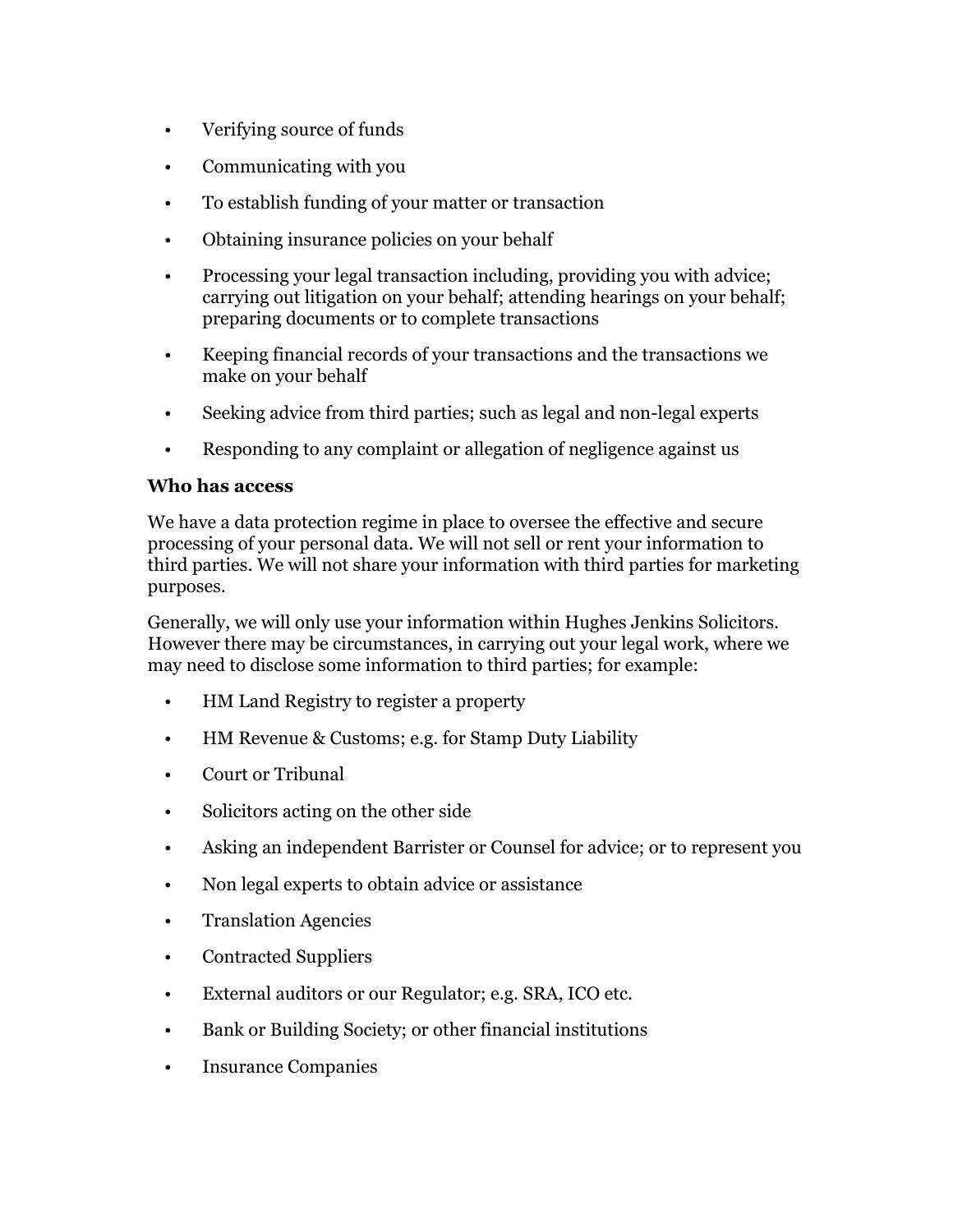- Providers of identity verification
- Any disclosure required by law or regulation; such as the prevention of financial crime and terrorism
- If there is an emergency and we think you or others are at risk

In the event any of your information is shared with the aforementioned third parties, we ensure that they comply, strictly and confidentially, with our instructions and they do not use your personal information for their own purposes unless you have explicitly consented to them doing so.

There may be some uses of personal data that may require your specific consent. If this is the case we will contact you separately to ask for your consent which you are free to withdraw at any time.

# **How do we protect your personal data**

We recognise that your information is valuable and we take all reasonable measures to protect it whilst it is in our care.

We have exceptional standards of technology and operational security in order to protect personally identifiable data from loss, misuse, alteration or destruction. Similarly, we adopt a high threshold when it comes to confidentiality obligations and both internal and external parties have agreed to protect confidentiality of all information; to ensure all personal data is handled and processed in line with our stringent confidentiality and data protection policies.

We use computer safeguards such as firewalls and data encryption and annual penetration testing; and we enforce, where possible, physical access controls to our buildings and files to keep data safe.

# **How long will we keep your data**

Your personal information will be retained, usually in computer or manual files, only for as long as necessary to fulfil the purposes for which the information was collected; or as required by law; or as long as is set out in any relevant contract you may hold with us. For example:

- As long as necessary to carry out your legal work
- For a minimum of 7 years from the conclusion or closure of your legal work; in the event that you, or we, need to re-open your case for the purpose of defending complaints or claims against us
- For the duration of a trust
- Some information or matters may be kept for 16 years such as commercial transactions, sales of leasehold purchases, matrimonial matters (financial orders or maintenance agreements etc.)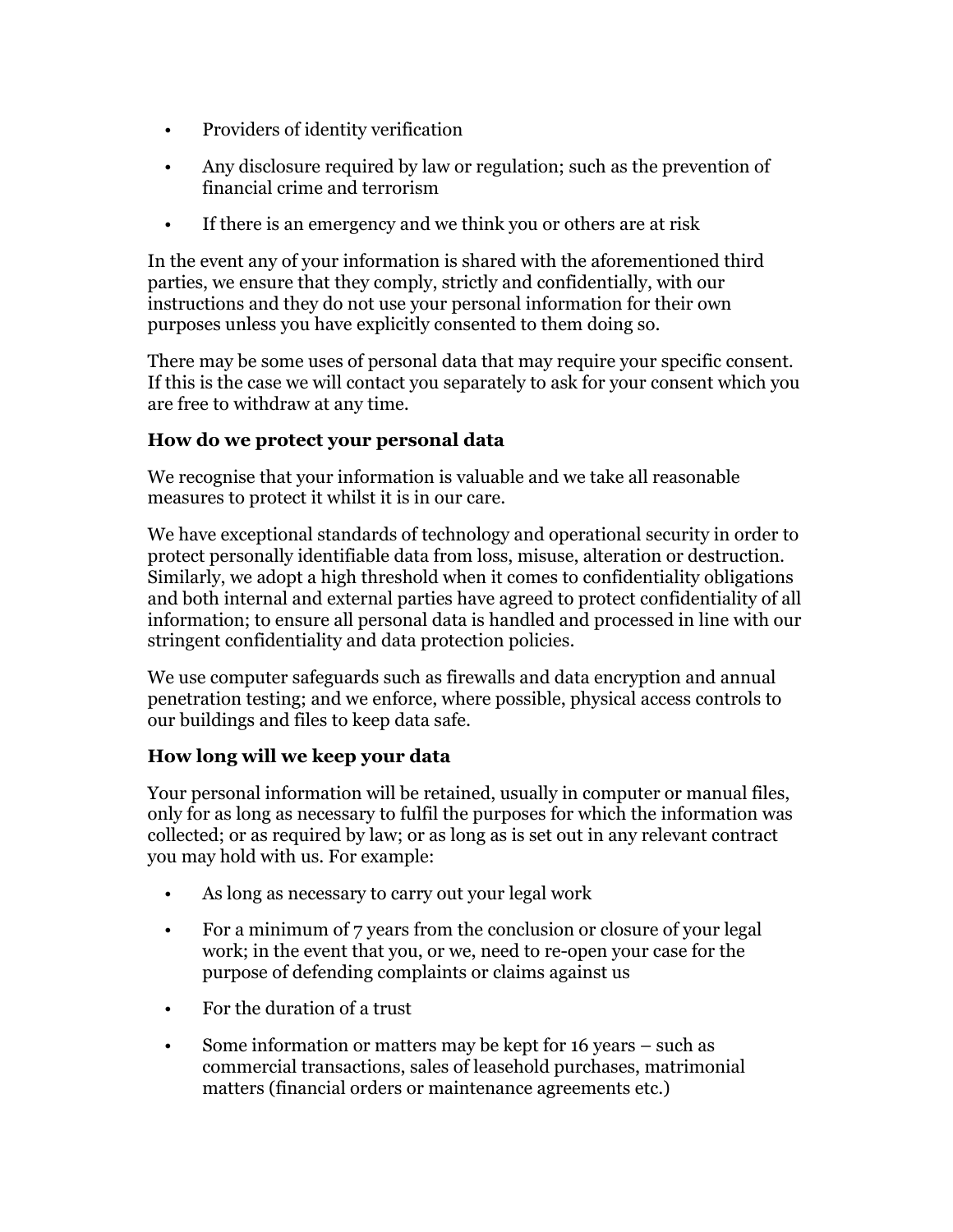- Probate matters where there is a surviving spouse or civil partner may be retained until the survivor has died in order to deal with the transferable Inheritance Tax allowance
- Wills and related documents may be kept indefinitely
- Deeds related to unregistered property may be kept indefinitely as they evidence ownership
- Personal injury matters which involve lifetime awards or PI Trusts may be kept indefinitely

## **What are your rights?**

Under the DPA, you are entitled to request a copy of your personal data (otherwise known as a Subject Access Request). If you wish to make a request, please do so in writing addressed to our Data Protection Officer Lisa Summers or contact the person dealing with your matter.

A request for access to your personal data means you are entitled to a copy of the data we hold on you – such as your name, address, contact details, date of birth, information regarding your health etc. **This means that a Subject Access Request will not normally result in you getting a copy of your file because you are only entitled to your personal data – not the documents that contain that data.**

# **Complaints about the use of personal data**

If you wish to raise a complaint on how we have handled your personal data, you can contact our Data Protection Officer who will investigate further. Our Data Protection Officer is Lisa Summers and you can contact them at lisasummers@hughesjenkins.co.uk

If you are not satisfied with our response or believe we are not processing your personal data in accordance with the law, you can complain to the Information Commissioner's Office (ICO).

## **How we collect personal data**

The following are examples, although not exhaustive, of how we collect your personal information:

- Submitting an online enquiry
- Following/liking/subscribing to our social media channels
- Take part in one of the competitions or promotions we run on the website or on our social media channels
- Agree to fill in a questionnaire or survey on our website